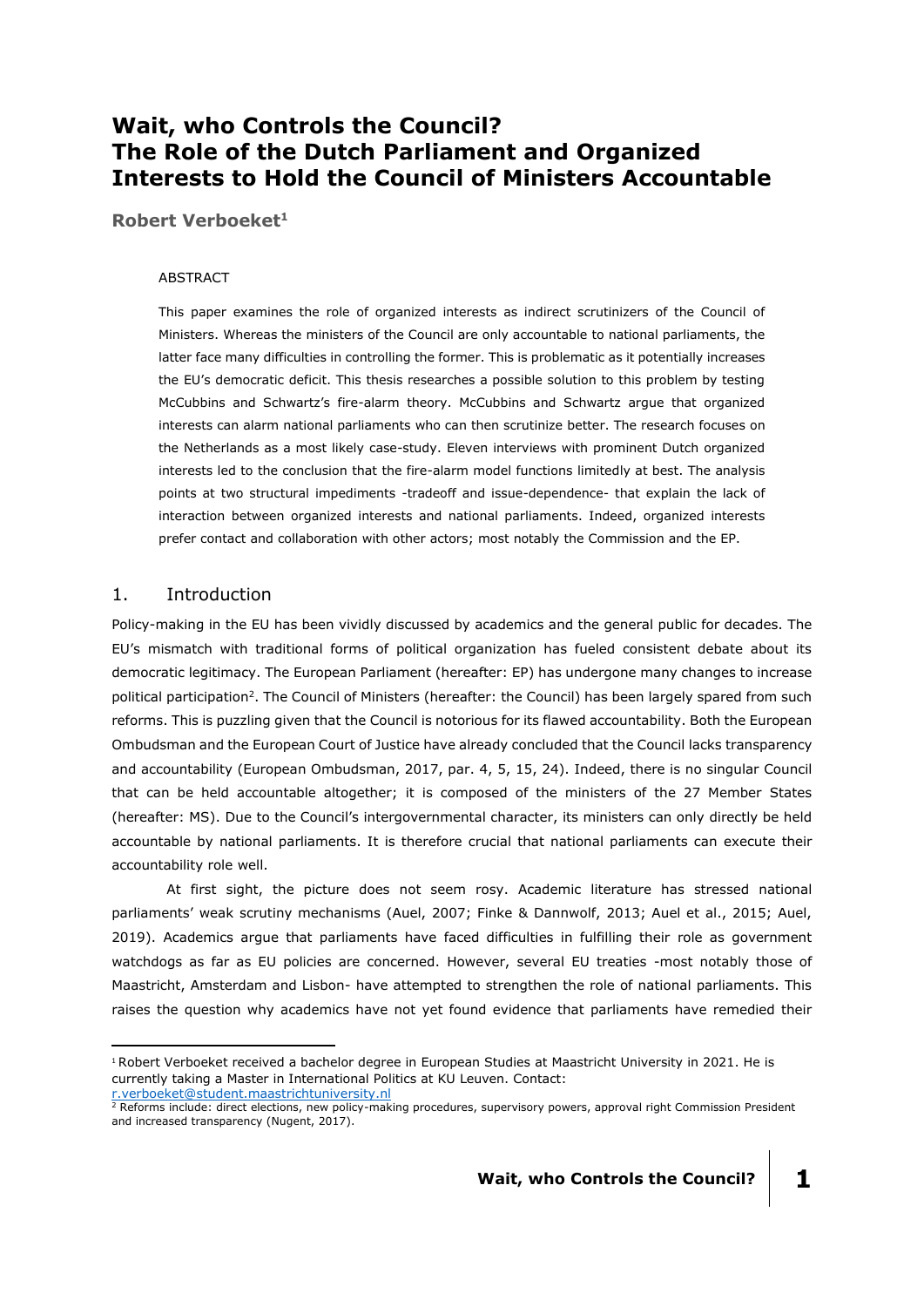weaknesses. Even more because, in line with US literature, Cubbins and Schwartz (1994) argue that parliaments can overcome their capacity constraints through delegated oversight. National parliaments can effectively scrutinize as they 'outsource' this process to third parties. Third parties such as organized interests (hereafter OI) $3$  alarm the parliament. This paper researches these so-called 'fire-alarms' by asking: *How effective are organized interests in strengthening parliamentary mechanisms to hold the ministers in the Council accountable?* It is important to note that to hold the entire Council accountable, all 27 MS must hold their ministers accountable. As a result, the analysis does not focus on the Council as a collective but on relationships between national parliaments and their ministers/ governments.

Based on McCubbins and Schwartz's fire-alarm theory, the following hypothesis follows: OI provide information (act as fire-alarms) which helps national parliaments to better hold their respective governments in the Council accountable. This paper conducts a most likely case-study of the Netherlands. Eleven of the most prominent businesses and NGOs located in the Netherlands are interviewed on their expected role as fire-alarms for the Dutch parliament.

The academic relevance of this paper is twofold. First, and more general, it builds on academic literature and research regarding *de facto* re-empowerment of national parliaments. Second, and more specific, it explores the under-researched fire-alarm theory in EU affairs. The outcomes of this research translate into societal relevance. Strong accountability mechanisms are considered fundamental and pivotal for democracy ever since Montesquieu's *trias politica*. In addition, academics stress the importance of national parliaments to increase the EU's democratic legitimacy (for instance: Auel, 2019 p.1; Auel, 2007 p.498; Rozenberg & Heffler, 2015 pp.1-2). The EU's democratic qualities remain disputed (for instance: Desilver, 2019, Brack & Startin, 2015). Engagement of national parliaments on EU topics can provide the critical bridge between national and European debates. If this research confirms that firealarms work, it could take away some of the citizens' concerns regarding the EU's legitimacy. By contrast, if the fire-alarm fails to function we are back to square one. National parliaments' (lack of) accountability mechanisms would then be very problematic.

The structure of this paper is as follows. First, the literature review demonstrates how other academics assess the role and involvement of national parliaments in EU affairs. Second, the theoretical framework explains the principal-agent model and the potential for fire-alarm oversight. The latter is introduced as a possibility to strengthen accountability mechanisms. Third, the methodology shows the rationales for the Netherlands as a most likely case-study and for interviewing OI representatives as a method of data collection. Fourth, the analysis breaks down the role of OI. It shows that fire-alarms function at best very limitedly and explains why this is the case. The paper concludes by reflecting on the main findings, limitations, and recommendations for future research.

### 2. Literature Review

-

A parliament generally fulfills three main functions: linkage and representation, oversight and control, and policy-making (Caramani, 2017, pp.117-134). The literature review examines why national parliaments struggle to fulfill these functions, particularly oversight and control, in the EU context. In EU affairs,

 $3$  This term is used by McCubbins and Schwartz (1984). Interestingly, they did not elaborate on a definition. Here, OI are treated as lobby groups. This thesis systematically uses the term OI as lobby groups have a more negative connotation.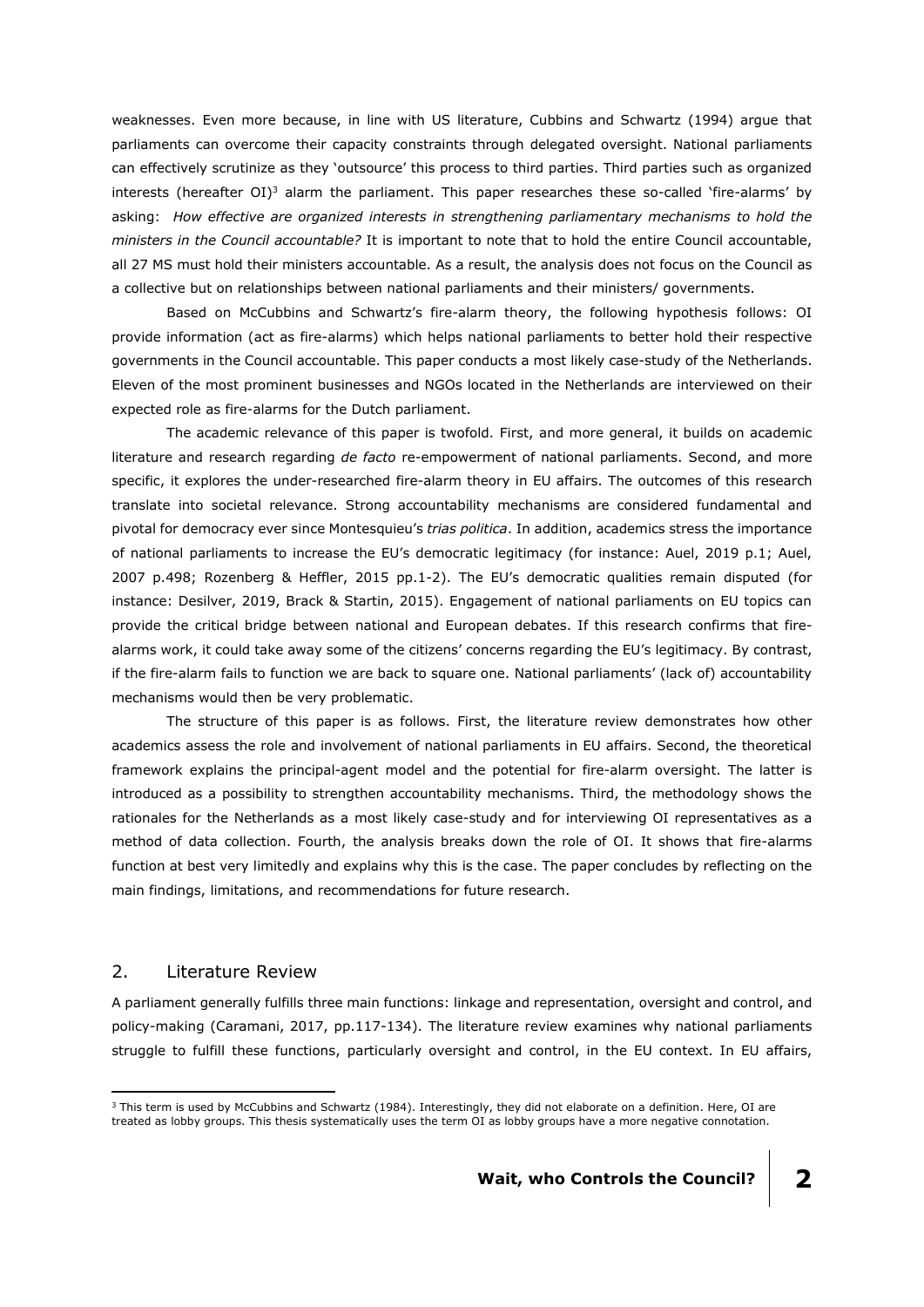academics see a crucial role for national parliaments as a link between the people and the Council to increase democratic legitimacy (for instance: Auel, 2019, p.1; Auel, 2007, p.498; Rozenberg & Heffler, 2015, pp.1-2). National parliaments (can) serve as a forum to debate EU policies. These debates provide the people information about decisions taken in the Council. National parliaments represent the electorate and link them to the government whose ministers take decisions in the Council. However, the aforementioned works agree that national parliaments do not yet fulfill this role fully.

Academics have also researched the two other main functions of parliaments in the context of EU affairs. However, they conclude that both functions, policy-making and oversight, are of limited importance. The smaller role of national parliaments in policy-making is understandable. National parliaments have less competencies in policy areas where authority has been (partially) transferred to the European level (Winzen, 2010; Auel & Benz, 2005). By contrast, the competencies to oversee and control the Council have remained at the national level. Indeed, the options to hold the Council accountable at EU level are extremely limited (Gerven, 2005, p.85). The EP does not have substantial scrutiny mechanisms. EU institutions can only demand openness and transparency (TFEU Article 15(2)). At the national level, parliaments are expected to have more potential. Governments are accountable to their parliaments. EU treaties also state that parliaments should have direct access to EU documents (TEU Article 12) and to the agendas for, and minutes of, Council meetings (Protocol No1 Article 4). At first sight, it seems puzzling why national parliaments fail to fulfill their function of oversight and control. An overview of the academic literature as presented below provides two main reasons: institutional constraints and parliamentary behavior.

Parliaments face several institutional constraints. Academics that focus on constitutional powers of national parliaments argue that these are relatively restricted. Most importantly, parliaments can only hold their national ministers accountable, not the Council as a whole (Bovens, 2007, p.113). In addition, the parliament's opportunities to hold a national minister accountable and punish him/her are limited (Auel, 2007, p.488). This is further complicated by a lack of transparency in the Council (European Ombudsman, 2017). As a the ministers' negotiation positions and voting behavior are often kept secret, the parliament cannot control these. For instance, less than half of the national parliaments "stated that the government briefed the Parliament/Chamber before taking a position in the Council" (COSAC, 2017, p.12). QMV and voting by consensus in the Council further obscure accountability holding (Novak, 2013; De Wilde, 2011). Auel, Rozenberg and Tacea (2015) indicate a "strong correlation between strong institutional rights and the general level of activity" (p.83). However, they also argue that "institutional capabilities do not necessarily equal parliamentary behavior" (p.60). They indicate that academics should also focus on the *de facto* practices (behavior) of national parliaments.

Parliamentary behavior also limits effective scrutiny of the Council. Members of parliament (hereafter: MPs) often prefer scrutinizing domestic affairs over European affairs (Rozenberg & Heffler, 2015; Jarvis, 2014). This is very much related to their limited capacity. Moreover, parliaments do not always have an incentive to effectively scrutinize. Strong links between the government and the parliamentary coalition blur the separation of power. Consequently, the government is often assured of sufficient support in EU affairs and merely scrutinized by the opposition (Finke & Dannwolf, 2013). Literature on parliamentary behavior reinforces the belief that national parliaments do not control the Council. Academics seem relatively pessimistic about the current state of national parliaments in the European context. The gap in this type of academic literature is the overfocus on national parliaments.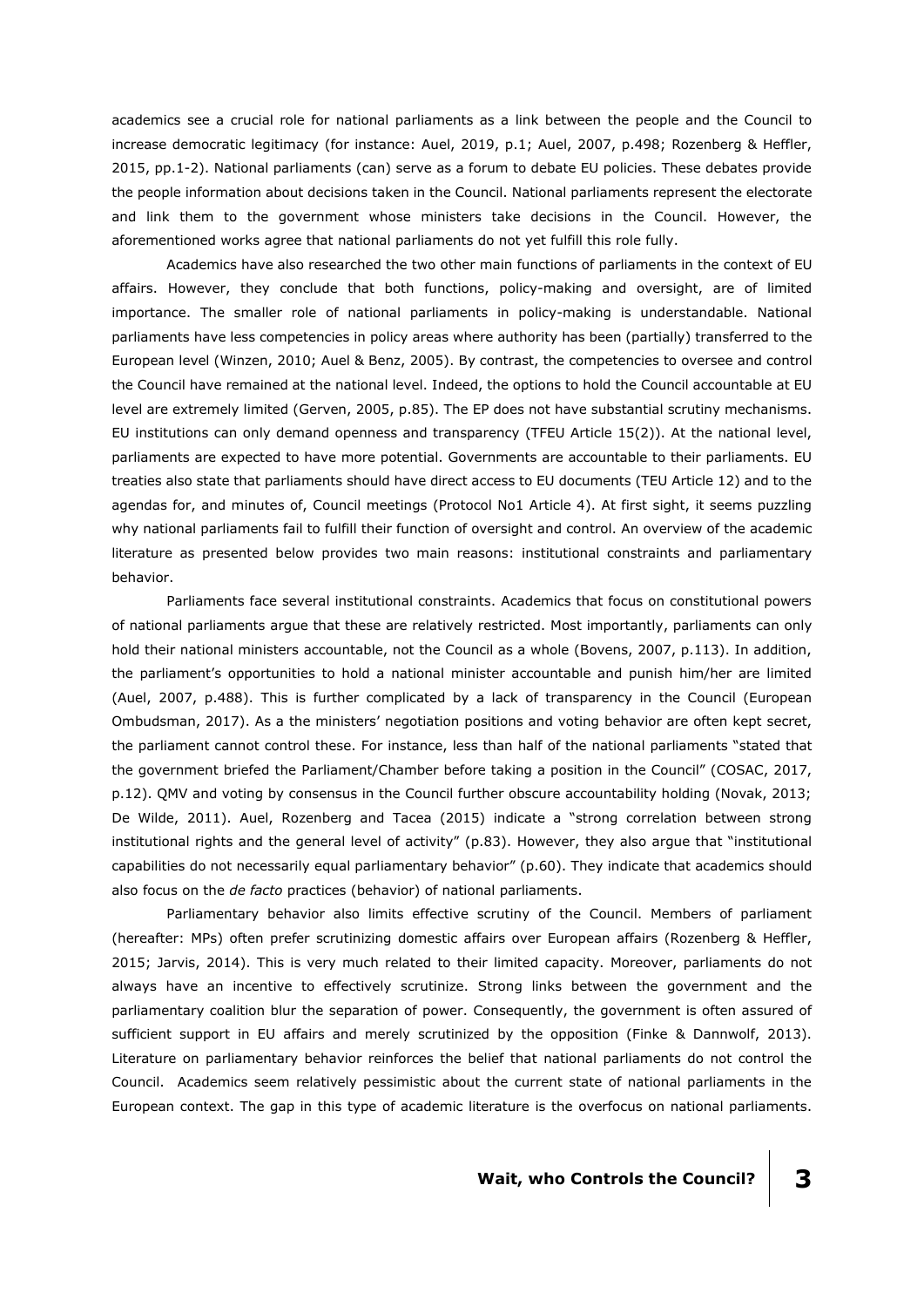Literature on parliament-government accountability in EU affairs takes third actors insufficiently into account. It portrays national parliaments as autonomous institutions, thereby neglecting the possible support their receive from other actors.

Some academics have shifted the focus from national parliaments to other relevant actors. However, an overview of the literature as provided below shows that such research is relatively limited and does not go into much depth. For instance, Hefftler and Gatterman (2015) argue that interparliamentary cooperation can provide useful information on the Council. Yet, the authors conclude that much more research is necessary to make claims about its degree, variation and effectiveness (pp.113-114). 'Watchdog journalism' can also provide information on the MS' position in the Council (Norris, 2014; Hobolt & Tilly, 2014). However, Witteman (in: Villamedia, 2021) argues against their success as only 21 Dutch journalists report on Brussels who also have to report on Belgium and the NATO. This is even more startling given that 30.000 lobbyists work in Brussels. Academics such as Beyers and Hanegraff, (2017), Rasmussen (2012) and Binderkrantz and Rasmussen (2015) also point to the importance of OI in EU affairs. However, these authors focus on the interaction between OI and EU institutions, not national parliaments. Likewise, US literature argues for the crucial function of OI as firealarms but focusses on the US Congress. Thus, whereas OI seem relevant, their role is under researched. This leaves room for academic research on the effectiveness of IO as fire-alarms. The theoretical framework shows why OI can strengthen national parliaments to scrutinize the Council.

# 3. Theoretical Framework

The literature review concerned two main themes. First, in the EU context, parliaments struggle to fulfill their three main functions. Second, academics identify a multiplicity of reasons why parliaments struggle to hold the Council accountable. The theoretical framework addresses these themes in reverse order. First, it theorizes parliament-government relations by using the principal-agent model. As shown in the literature review, academics have identified a wide range of problems why national parliaments fail to fulfill their function of oversight and control. This research focusses on capacity constraints and information asymmetry and show why these form the core of the problem. This problem is then addressed by using the fire-alarm theory. This theory allows the involvement of a third actor, OI, in parliament-government relations. Second, the theoretical framework shows how fire-alarms can help parliaments to better fulfill their three main functions.

### 3.1 The Principal-Agent Model

'Accountability' lacks an unambiguous definition (Bovens et al., 2014; Schillemans, 2011). Academics disagree about the timing of accountability in parliament-government relations in EU affairs. Some argue it should take place *ex post* (Bovens et al., 2014; Bovens, 2007), others stress it can only take place *exante* (Auel, 2007; Auel et al., 2015; Finke & Dannwolf, 2013) while others state it can take place in both stages (Rozenberg & Heffler, 2015).

Leaving aside conceptual distinctions, the least disputed characteristic of accountability is that it links "those who owe an account and those to whom it is owed" (Bovens et al., 2014, p.7). The most common framework used to study this relationship is the principal-agent model. This model is always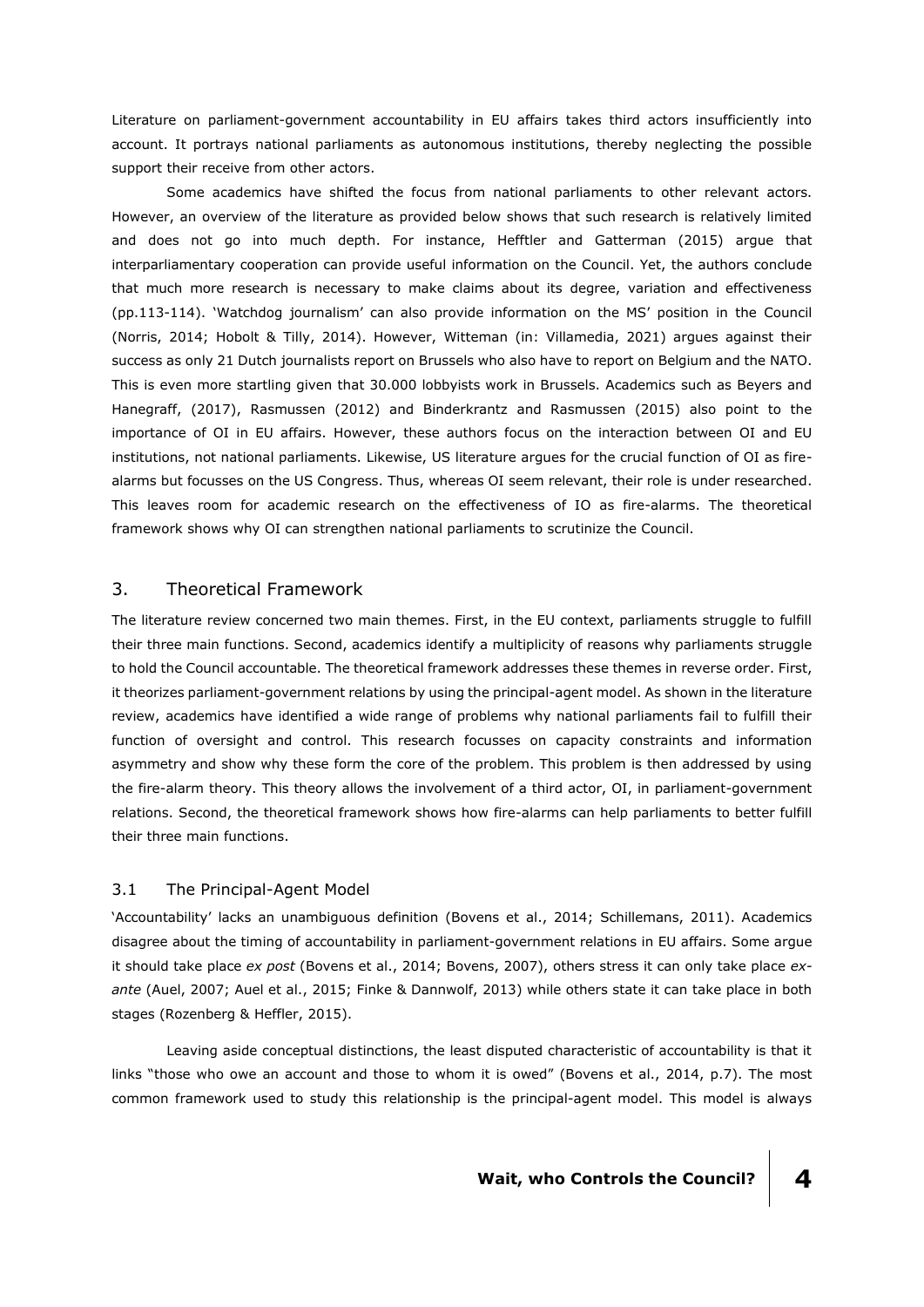characterized by a delegation from the principal to the agent. Based on rational choice theory, delegation takes place when the agent has more expertise or can work more efficiently than the principal. Strøm (2000) applies the principal-agent model to parliamentary democracies. She visualizes delegation as a 'chain' (p.267). As the principal wants to preserve control "the chain of delegation is mirrored by a corresponding chain of accountability that runs in the reverse direction" (p.267). For the envisioned research, both chains are slightly modified and depicted in figure 1.





Delegation is not risk-free for the principal. The agent can deliberately diverge from the principal's preferences (Strøm, 2000, p.270). The chain of accountability is therefore vulnerable as a "chain of delegation is only as strong as its weakest link" (Strøm, 2000, p.277, in: Geddes, 1994). This gets to the *core of the research problem* of this paper. The parliament faces difficulties in holding the Council accountable. The Council's lack of transparency and subsequent information-asymmetries play a role. However, more importantly, the parliament's limited capacity thwarts effective accountability holding. The chain of accountability seems broken. Yet, as shown below, fire-alarms can possibly repair the weakest chain.

# 3.2 The Fire-Alarm Theory

McCubbins and Schwartz (1984) use the concepts 'fire-alarm' and 'police-patrol' to differentiate between two types of oversight. Academics have traditionally focused on police-patrol oversight. Here, the parliament actively controls a sample of activities of the responsible minister (p.166). However, this brings about high opportunity costs. Merely a small sample of government activities can be scrutinized and this is already very time consuming. Congressmen therefore prefer to 'outsource' scrutinization to OI. If the latter detect a divergence form the parliament's preferences they alarm (hence the name fire-alarm) the Congress (p.166).

The fire-alarm mechanism can also be applied to the EU context<sup>4</sup>. OI provide information to the parliament about the behavior of the minister (in the Council). They have an incentive to look for this information and provide it to the parliament. The parliament profits from this information as it can better hold ministers accountable. The fire-alarm theory builds onto the principal-agent which argues that "since oversight is costly, the principal wants to maximize its efficiency relative to its costs" (Strøm, 2000, p.272). The opportunity costs for police-patrol scrutiny of EU affairs are relatively high. In addition, MPs generally prefer working on domestic over EU affairs (Rozenberg & Heffler, 2015, p.15). This is further amplified by

<sup>-</sup><sup>4</sup> Although the fire-alarm theory is originally based on the US Congress, its generalizability is also suggested by the authors.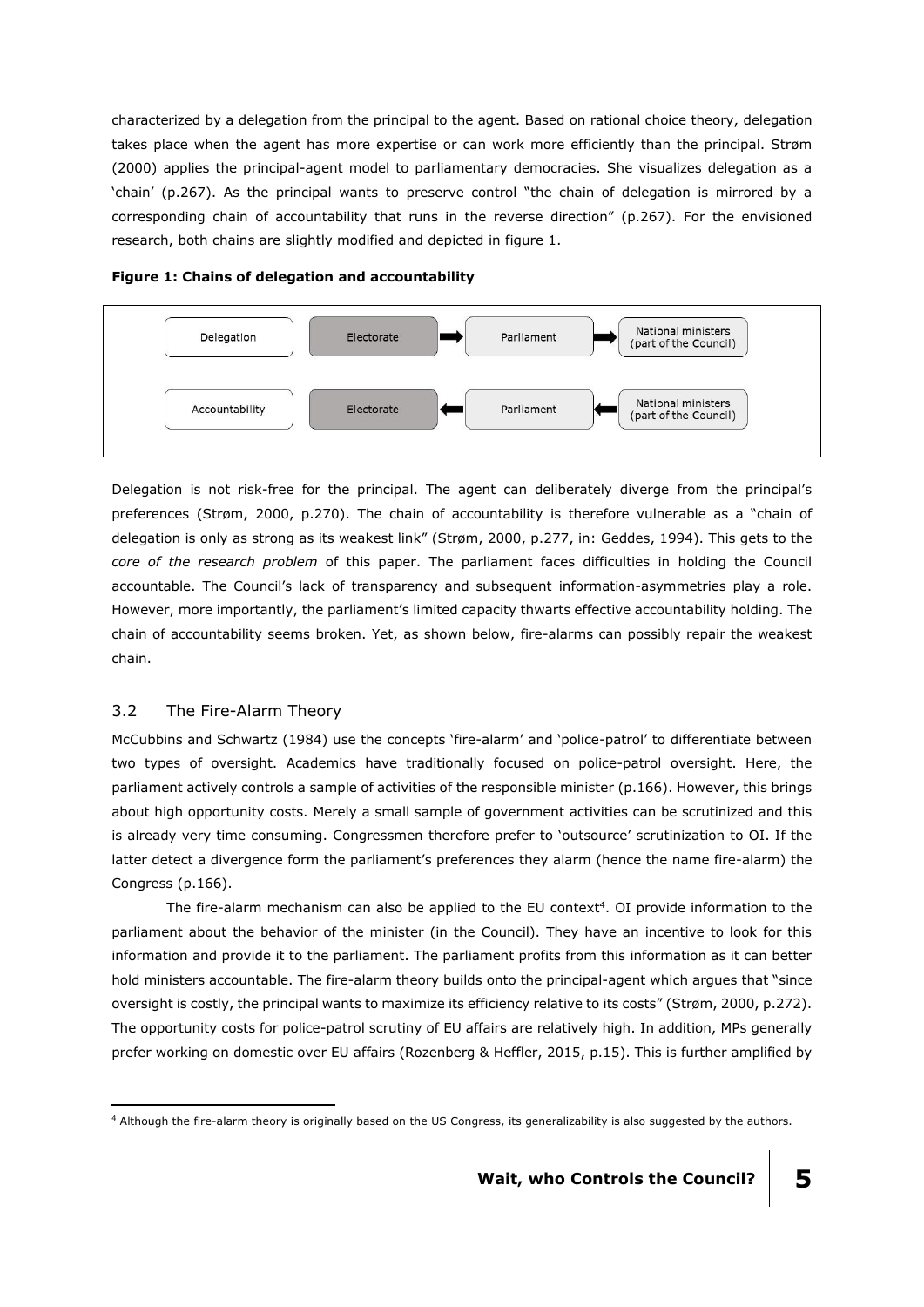MP's difficulties in coping with the EU's complexity. As a consequence, we can assume parliamentsregardless whether this takes place deliberately or coincidentally- outsource scrutiny because of the involved costs. Simultaneously, we may expect that OI happily take up this task.

Now it becomes clear how fire-alarms can repair the chain of accountability (see figure 2). The biggest problem for national parliaments is not the lack of detailed information on each dossier but rather the unknowingness on what dossiers to focus in the first place. It is a capacity problem. Fire-alarms can be seen as a first selection of relevant issues (by OI) after which national parliaments can step in and take up the patrol control when necessary. Fire-alarms and police-patrol can thus very much work in tandem to strengthen the chain of accountability.

### **Figure 2: Repairing the chain of accountability**



Fire-alarms could also strengthen the three main functions of parliaments. First, parliaments can better hold the government accountable (oversight and control). The findings of *ex-post* control can serve as *exante* input for new legislation that tackles deviations or problems (Bovens et al., 2010; McCubbins & Schwartz, 1984, p.171). Second, when parliaments receive information and/ or incentives from OI, they can try to influence their ministers via mandates or resolutions (policy-making). McCubbins & Schwartz confirm this by arguing that due to fire alarms "legislative goals are refined, elaborated, and even changed" (p.170). Third, parliaments can provide a forum for dissatisfied OI (linkage and representation). In this way, national parliaments can connect national and European debates and contribute to the EU's legitimacy.

# 4. Methodology

### 4.1 Operationalization

The fire-alarm theory focusses on two actors: OI and parliaments. Their roles can be studied separately. However, they require different operationalizations given the possibility of a mismatch between both actors. OI might offer information but if a parliament is not receptive, the fire-alarm nevertheless misfunctions. Vice versa, a receptive parliament may still be surpassed if OI prefer to approach actors such as the EP, the Commission or the government. To increase reliability, this thesis operationalizes three consecutive criteria for both sides (see table 1). If all criteria are met, the functioning of the fire-alarm can be proved.

The criteria for OI are the following. First, OI should have the capacity to gain information on different positions of the Council and the parliament. Second, OI should be in the position to alarm parliaments based on this information. Parliaments should be considered receptive and approachable to discuss problems. Third, OI should experience the consequences. If their concerns are never addressed, this likely demotivates them to provide information to the parliament.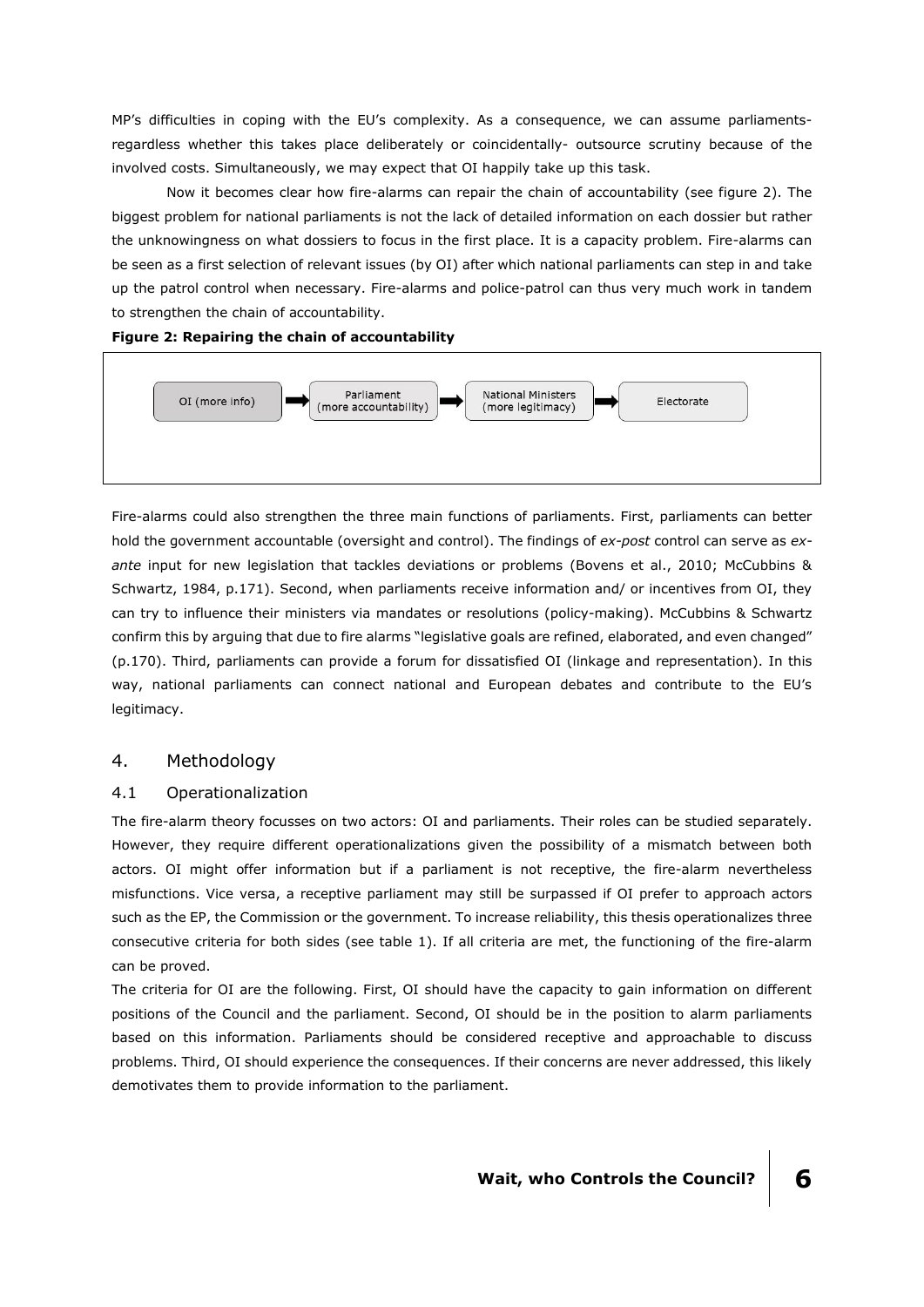#### **Table 1: Confirming fire-alarms work**

| <b>Criterium</b>           | <b>Organized Interests</b> | <b>Parliaments</b>          |  |
|----------------------------|----------------------------|-----------------------------|--|
| <b>Information (focus)</b> | Possess                    | Lack                        |  |
| <b>Transfer</b>            | Provide                    | Receive                     |  |
| <b>Success</b>             | Concerns addressed         | Accountability strengthened |  |

*Source: Author's elaboration*

The criteria for the parliament are generally the opposite. First, the parliament should have limited capacity to gain information to scrutinize the Council. This can be caused by a lack, as well as an overload of information. A lack of information can stem from limited transparency and demands more information from OI. An overload of information disables parliaments to see the wood for the trees. It demands OI to act as a filter and add focus and prioritization. Second, OI should be willing to share information with the parliament. Third, the information should strengthen accountability mechanisms. The operationalization of both sides served to increase generalizability. However, given the limited scope of this thesis, this thesis focusses on OI.

### 4.2 Case selection

-

For this thesis, the Netherlands is selected as a most-likely case. <sup>5</sup> This thesis expects Dutch OI to act as a fire-alarm for the Dutch parliament (*Tweede Kamer*).The rationale for choosing the Netherlands is twofold.

First, the Dutch parliament has relatively strong *de facto* powers to hold Dutch ministers accountable in EU affairs. The *Tweede Kamer* can adopt mandates prior to Council meetings which "are seen as politically binding and it is regarded as unthinkable that the government should go against a [motion] in a Council meeting" (*Tweede Kamer*, 2011 in: Högenauer, 2015, p.257). The *Tweede Kamer* also receives reports on Council negotiations (14-2 SS Ac p.267). The Dutch parliament is generally categorized as a powerful and active scrutinizer of EU affairs (Auel et al., 2015, p.79; Rozenberg & Hefftler, 2015, p.5). A strong parliament is a prerequisite for fire-alarms to work. Weak parliaments cannot effectively hold the Council accountable and therefore unlikely to be contacted by OI.

Second, the Dutch parliament experiences a major constraint while scrutinizing. Dutch MPs lack the resources to effectively scrutinize. Within the EU, the Netherlands is in the top four of most citizens represented per MP (Rozenberg & Hefftler, 2015, p.4). This increases the workload per MP. In addition, the *Tweede Kamer* is composed of many small political parties. A survey among Dutch MPs shows that most political parties have too few MPs to effectively scrutinize (Nieuwsuur, 2021). They simply lack the resources. As EU policy proposals are often not considered 'sexy' enough, they fall by the wayside (Finke & Herbel, 2015 p.509; Van Keulen in: Europa draait door, 2021). The opportunity costs might be too high. Thus, the Dutch parliament has the institutional capacities and willingness to scrutinize EU affairs but lacks the resources to do so effectively. In other words, the *Tweede Kamer* is significantly hampered in applying

<sup>&</sup>lt;sup>5</sup> For a most-likely case, a phenomenon is absent despite all factors suggesting its presence (Gerring, 2007, p.232; Flyvbjerg, 2006). Due to this research's exploratory character, the outcome of this research (the functioning of fire-alarms) was unknown *a priori.* Yet in retrospect, the Netherlands is indeed a most likely case-study (fire-alarms function inadequate).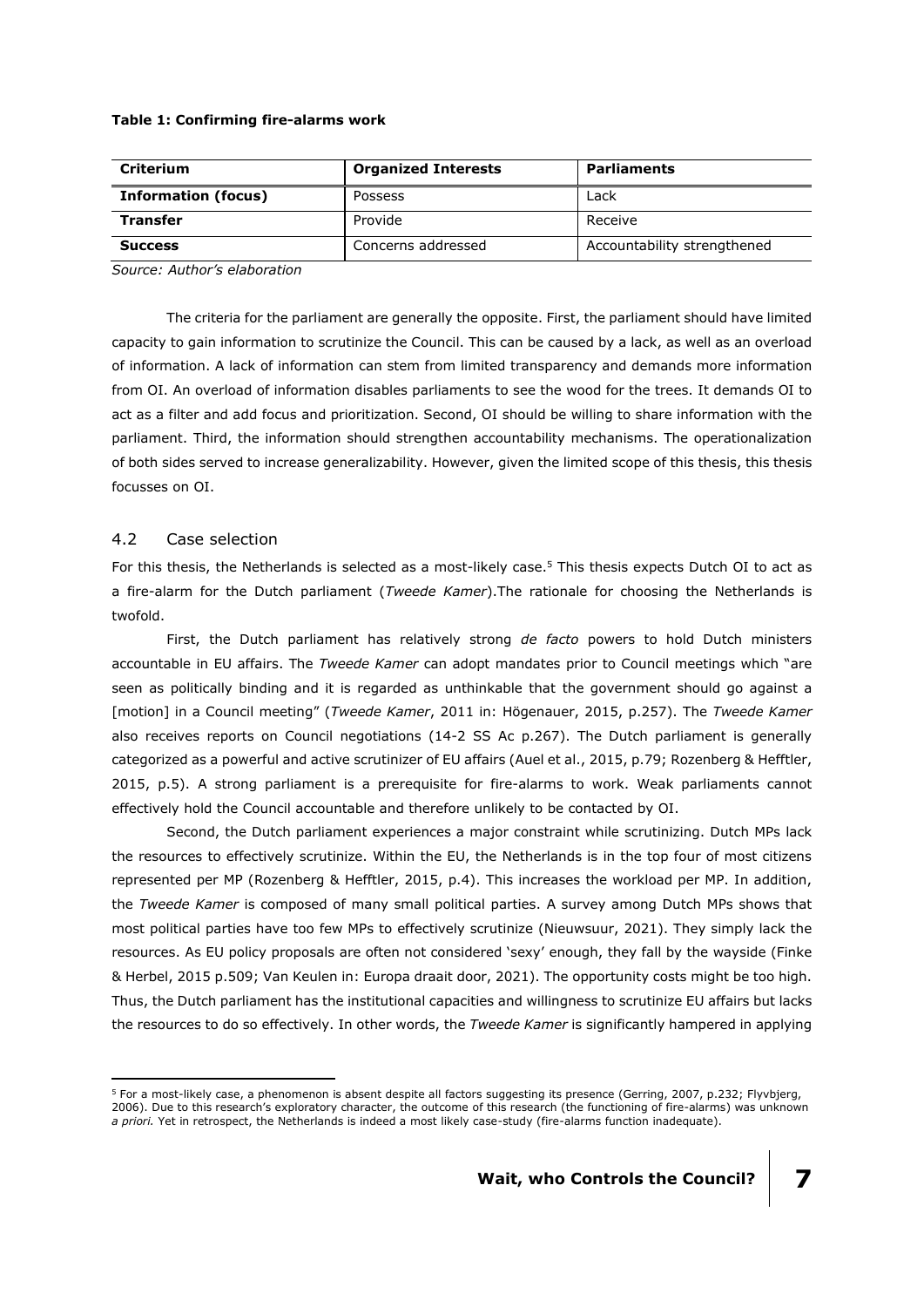police-patrol oversight. OI could remedy this by acting as fire-alarms. Indeed, the Dutch parliament seems to actively stimulate this practice (brochure Europese besluitvorming, 2014):

Different organizations in the Netherlands and Brussels that monitor and influence European decisionmaking … can provide useful information. Often, such organizations employ *experts who have detailed information* about the consequences of European proposals … such organizations are *deliberately contacted*. (p.7, emphasis added).

### 4.3 Method of Data Collection

This thesis aims to gain in-depth knowledge on the phenomenon of fire-alarms. Its explorative character makes interviewing a logical and fitting method of data collection (Rubin & Rubin, 2012). Alternative methods such as surveys restrict the room to explore whereas process-tracing is better fit to explore causal relations (Sapsford, 2007; Bennett, 2010).

The operationalization showed that fire-alarms can be studied from both the OIs' as well as the parliaments' perspective. The restricted scope of this thesis limits research possibilities. This thesis only conducts interviews with representatives from OI. The rationale for choosing OI rather than MPs is threefold. First, there are many more suitable OI than Dutch MPs. Given the expected low response rate, interviewing MPs brings risks. A low number of interviews has consequences for the reliability of the findings. Second, OI can possibly offer more valuable insights in this exploratory stage. If OI do not act as fire-alarms, interviews with MPs cannot answer *why* they do not. Organized interest can elaborate on this why question. Indeed, they can explain if they function as fire-alarms at other levels. MPs likely lack these valuable insights. Third, interviewing OI might also strengthen external validity. OI, unlike MPs, do not have an interest in overstating the quality of parliamentary work.

Having identified the research population, we can move on to the sample. The academic literature shows major practical difficulties in the selection of a representative sample of OI. Beyers & Braun (2014) state that in the Netherlands "there are no reliable and comprehensive sources with population date of interest groups" (p.101). The *Tweede Kamer's* lobby register is both restricted and incomplete (Lobbyregister, 2020; GRECO in: Open State Foundation, n.d.). Constructing a data-base of OI, as done by Rasmussen (2012) and Binderkrantz and Rasmussen (2015), is beyond the scope of this thesis. The sector of Dutch lobbyists also has a register but it is voluntary and based on individuals, not on OI (BVPA, n.d.).

This thesis therefore takes a more pragmatic approach. Whereas an adequate database does not exist at the national level, the European level has the European Transparency Register (hereafter: ETR). All OI lobbying the EP or the Commission are obliged to be registered. This data can be filtered and categorized (Lobby Facts, n.d.). This thesis applies three relevant criteria to select OI that are most likely to act as fire-alarms for the Dutch parliament. First, it focusses on two types of OI as defined by the ETR: businesses and NGOs. On the one hand, the diversity allows for comparisons. On the other hand, the focus on two OI prevents an overload of subcategories and allows to make generalized conclusions. Second, it selects OI from the Netherlands. This increases the chance that they are in contact with the Dutch Parliament. It also remedies the disadvantage that the ETR is not a Dutch register. Third, it selects OI with the highest lobby costs as shown in the ETR. If large organizations do not act as fire-alarms, small ones will neither. Large organizations have more resources to obtain information and alarm parliaments.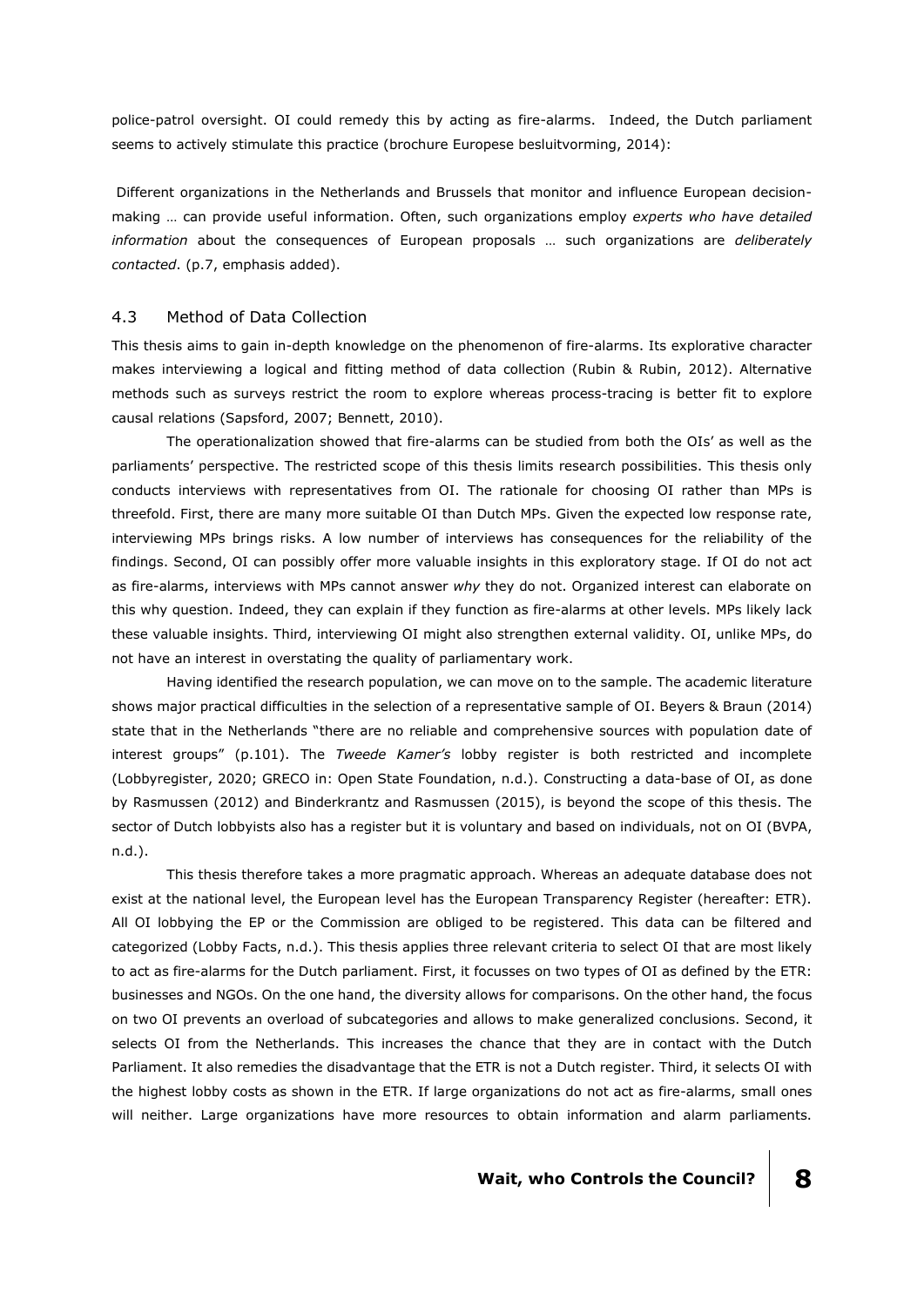Indeed, research by the Open State Foundation (n.d.) shows that large Dutch businesses are in close contact with Dutch ministers (n.d.). Such businesses are also interviewed for this Thesis.

In total, eleven semi-structured interviews with some of the most prominent Dutch companies and NGOs were conducted in April and May 2021 (see table 2)<sup>6</sup>. To ensure validity, each interview had a similar structure with six open questions and one questionnaire in a fixed order. To explore alternative explanations and offer room for interviewees to highlight particular elements, the interview also had ample room for follow-up questions. All interviews lasted between 30 and 45 minutes and were recorded with the interviewees' consent.

| Interview*                                                    | <b>Type</b>      | <b>Name</b>  | <b>Name respondent</b> | <b>Function</b>               |  |
|---------------------------------------------------------------|------------------|--------------|------------------------|-------------------------------|--|
|                                                               | <b>Organized</b> | Organization |                        |                               |  |
|                                                               | interest         |              |                        |                               |  |
| $\mathbf{1}$                                                  | <b>Business</b>  | Philips      | Kerpen, Guy            | Director Bureau               |  |
|                                                               |                  |              |                        | Government relations          |  |
| $\overline{2}$                                                | <b>Business</b>  | AkzoNobel    | Martens, Jesse         | <b>Head of Global Public</b>  |  |
|                                                               |                  |              |                        | Affairs                       |  |
| 3                                                             | <b>Business</b>  | Waste4Me     | Meierink, Onno         | Director                      |  |
| $\overline{4}$                                                | <b>Business</b>  | Rabobank     | Annard, Walter         | <b>Head of Public Affairs</b> |  |
| 5                                                             | <b>Business</b>  | <b>KPN</b>   | Van Pinxteren,         | Advisor European              |  |
|                                                               |                  |              | Corien                 | Affairs                       |  |
| 6                                                             | <b>Business</b>  | PostNL       | Keijzer, Margriet      | Director EU Affairs           |  |
| $\overline{7}$                                                | <b>NGO</b>       | <b>RIWA</b>  | Stroomberg, Gerard     | Director                      |  |
| 8                                                             | <b>NGO</b>       | <b>VOICE</b> | Fountain, Antoine      | Managing Director             |  |
| 9                                                             | <b>NGO</b>       | Eur.Climate  | Bruel, Renée           | Director- Buildings           |  |
|                                                               |                  | Foundation   |                        |                               |  |
| 10                                                            | <b>NGO</b>       | <b>SNN</b>   | Bubberman, Mara        | <b>EU Public Affairs</b>      |  |
|                                                               |                  |              |                        | Advisor                       |  |
| 11                                                            | <b>NGO</b>       | Solidaridad  | Vallejo, Tammy         | Policy Advisor                |  |
| * In total 34 requests were sent (18 to Business, 16 to NGOs) |                  |              |                        |                               |  |

**Table 2: List of respondents**

### 4.4 Method of Data Processing

-

The interviews were first transcribed and subsequently coded as suggested by several researchers (Boeije, 2009; Hennink et al., 2011). This thesis primarily used inductive coding because of the research's exploratory nature and to avoid biases (Linneberg & Korsgaard, 2019). However, the questions are guided by the fire-alarm theory and other relevant academic literature. Several codes might therefore be implicit deductive codes. The list of codes was constantly updated, streamlined and adapted as the coding continued. The analysis is developed on the basis of these codes (for the coding tree, see Annex).

<sup>&</sup>lt;sup>6</sup> The OI were selected via the ETR and then contacted via the BVPA by reaching out to public affairs officials.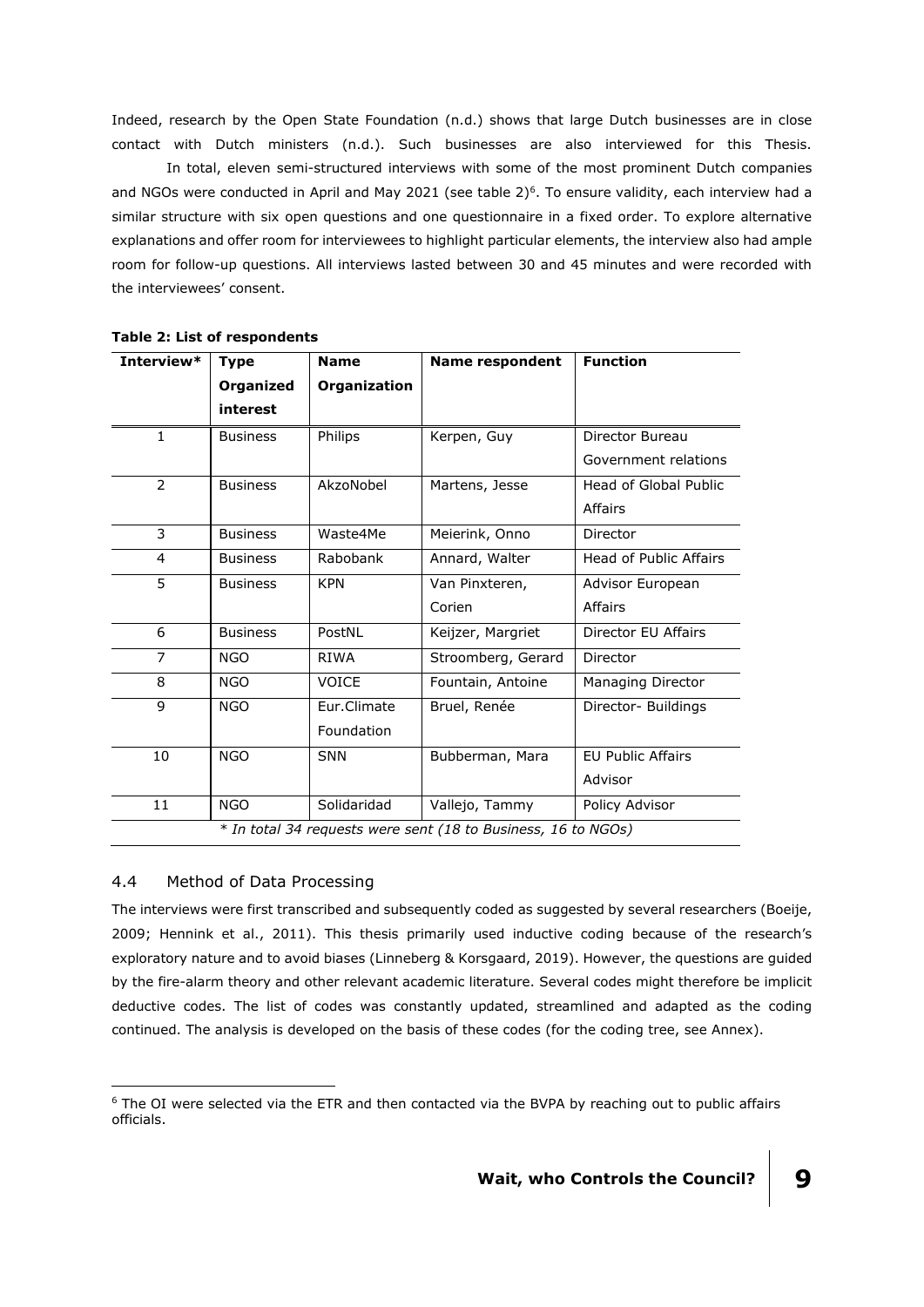# 5. Analysis

The analysis of the conducted interviews provides three main findings relevant to the fire-alarm theory. First, it identifies how limited OI are in touch with the Council's Dutch delegation and the Dutch parliament. The sample selection focused on Dutch OI who are most likely to be invested in these institutions. Despite the selection criteria, the interviews showed that OI are generally in much closer contact with other actors, both at the European and the national level. Second, it analyses why OI do not focus on the Council and the Dutch parliament. The Council's information deficit does not play a role. Instead, two structural impediments can explain the limited contact: tradeoffs and issue-dependent venues. Third, it examines what consequences this has for parliamentary oversight. The fire-alarm does not operate as hypothesized.

# 5.1 Limited Contact

As opposed to businesses, a significant number of NGOs does not focus on the Netherlands. This startling conclusion already became clear in the sample selection. A number of NGOs responded that they would be happy to be interviewed but unfit due to their sole focus on the European level. These NGOs were consequently not interviewed. Interviewed NGOs clarified that the Netherlands is not always a priority. As indicated by the following statements, the Netherlands is merely one among many countries:

"Sometimes I have contact with the Netherlands. But I work in ten countries" (Bruel, European Climate Foundation). <sup>7</sup>

"It is important to understand that as a European Organization, our main focus regarding policy is at the European level" (Vallejo, Solidaridad).

NGOs are often in closer contact with MS that they consider more important. Such MS usually have more power in the Council under QMV or are frontrunners in relevant policy fields. The limited focus of NGOs on the Netherlands has consequences for this case-study. This thesis focuses on the Dutch delegation in the Council and the Dutch parliament. Consequently, it becomes more difficult to prove that NGOs function as fire-alarms in the Netherlands. This does not exclude the possibility that NGOs function as fire-alarms in MS they consider more important. However, such research is outside the scope of this paper.

At the European level, the Dutch government/ the Council's Dutch delegation is named least by OI as a crucial actor to approach in policy-making. At the national level, the parliament is named least. These qualitative findings are also supported by a structured question. All interviewees were asked to rate how often they approach the following actors when they disagree with something the Dutch government does in the Council on a 1 (never) to 10 (always) scale (see table 3).

# **Table 3: Intensity of contacts between OI and national/European institutions**

| <b>Organization   NL</b> |                                    | <b>NL</b> | <b>Government   Commission   European</b> |            | Media |
|--------------------------|------------------------------------|-----------|-------------------------------------------|------------|-------|
|                          | Government   Parliament   other MS |           |                                           | Parliament |       |

<sup>-</sup> $<sup>7</sup>$  Interviewees and are referred to by: last name, name OI.All interviewees agreed to this practice and also with the current</sup> references and/or quotes. All interviews but one were conducted in Dutch. Quotes are translated as accurately as possible.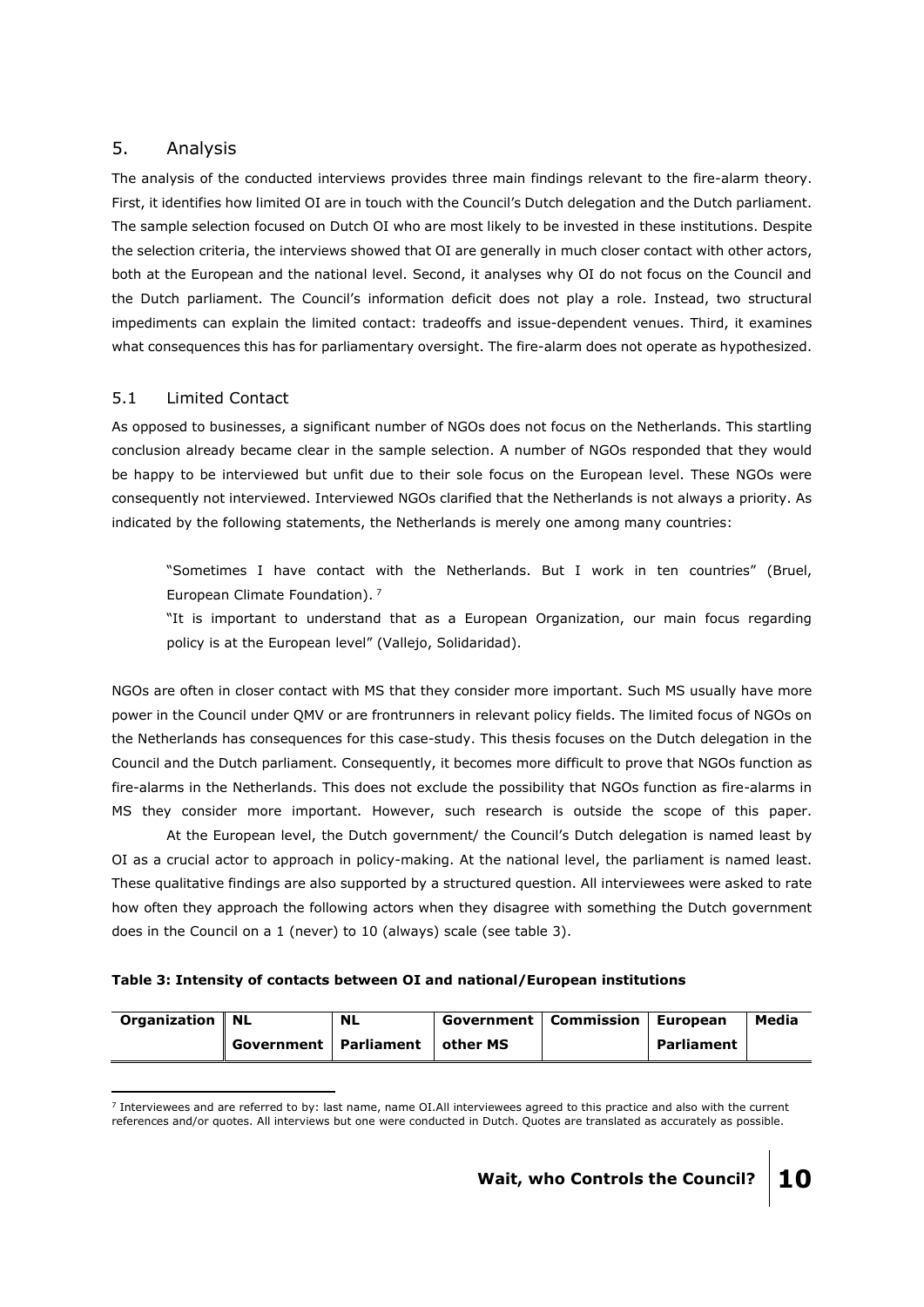| <b>Philips</b>                                                                   | 6.5            | 3              | 6.5                      | 8.5                      | 8                        | $\overline{2}$ |
|----------------------------------------------------------------------------------|----------------|----------------|--------------------------|--------------------------|--------------------------|----------------|
| <b>AkzoNobel</b>                                                                 | 8              | $\overline{4}$ | $\overline{7}$           | 8                        | 4                        | 3              |
| Waste4Me                                                                         | 8              | 6              | $\mathbf{1}$             | 8                        | 1                        | 1              |
| <b>Rabobank</b>                                                                  | 10             | 9              | 4                        | $\mathbf{q}$             | 9                        |                |
| <b>KPN</b>                                                                       | 6.5            | 6.5            | $1*$                     | 8                        | 9                        | 1.5            |
| <b>PostNL</b>                                                                    | 10             | 1              | $4*$                     | 10                       | $\overline{7}$           | $\overline{2}$ |
| <b>RIWA</b>                                                                      | 10             | 1              | $1*$                     | 10                       | $\mathbf{1}$             | 2.5            |
| <b>VOICE</b>                                                                     | 3.5            | 3.5            | 3.5                      | 10                       | 5                        | $\overline{4}$ |
| <b>SNN</b>                                                                       | 1              | 1              | $1*$                     | 6                        | 5                        | 8              |
| <b>Solidaridad</b>                                                               | 5              | 6              | $5*$                     | 10                       | 10                       | 6.5            |
| Eur. Climate                                                                     | $\blacksquare$ |                | $\overline{\phantom{0}}$ | $\overline{\phantom{0}}$ | $\overline{\phantom{a}}$ |                |
| foundation                                                                       |                |                |                          |                          |                          |                |
| Average                                                                          | 6.9            | 4.1            | $\overline{3.5}$         | 8.8                      | 5.9                      | 3.3            |
| * indicated that contact (almost exclusively) goes through umbrella organization |                |                |                          |                          |                          |                |

Two observations are particularly noteworthy. First, at the European level, a significant majority of OI has more contact with the Commission and the EP than with the Dutch government.<sup>8</sup> Second, at the national level, only one organized interest had (slightly) more contact with the Dutch parliament than the government. Limited contact with the Council's Dutch delegation and the Dutch parliament might have profound consequences for the functioning of fire-alarms. Most importantly, if the Dutch parliament is not contacted, it faces more difficulties to hold the Council's Dutch delegation accountable. Before elaborating on possible consequences, it is however important to understand *why* OI have the least contact with the Council and the Dutch parliament.

# 5.2 Limited Contact Explained

# **5.2.1 Information Deficit?**

-

OI agree that to lobby effectively, information on who agrees and disagrees is required. To lobby the Council, OI thus need information about the deliberations and votes. We have seen that national parliaments are hindered to keep the Council accountable due a lack of information and capacity. Most interviewees agreed that gathering information on the Council is difficult. For instance, Meijerink (Waste4Me) stated that "the biggest problem with regard to information is that decision-making in the Council takes place in secret". This raises the question if OI have limited contact with the Council because they lack information about what happens in the Council. The interviewees were thus specifically asked about the Council's lack of openness. Almost all interviewees indicate that overcoming the information deficit is not insurmountable. They pointed to a number of remedies.

Van Pinxteren (KPN) argued that "large parts of the Council meetings are in fact public. You can watch large parts live." In the public part, all MS read their statements out loud, from which the voting

<sup>8</sup> Contact with the government includes ministers, ministries and civil servants.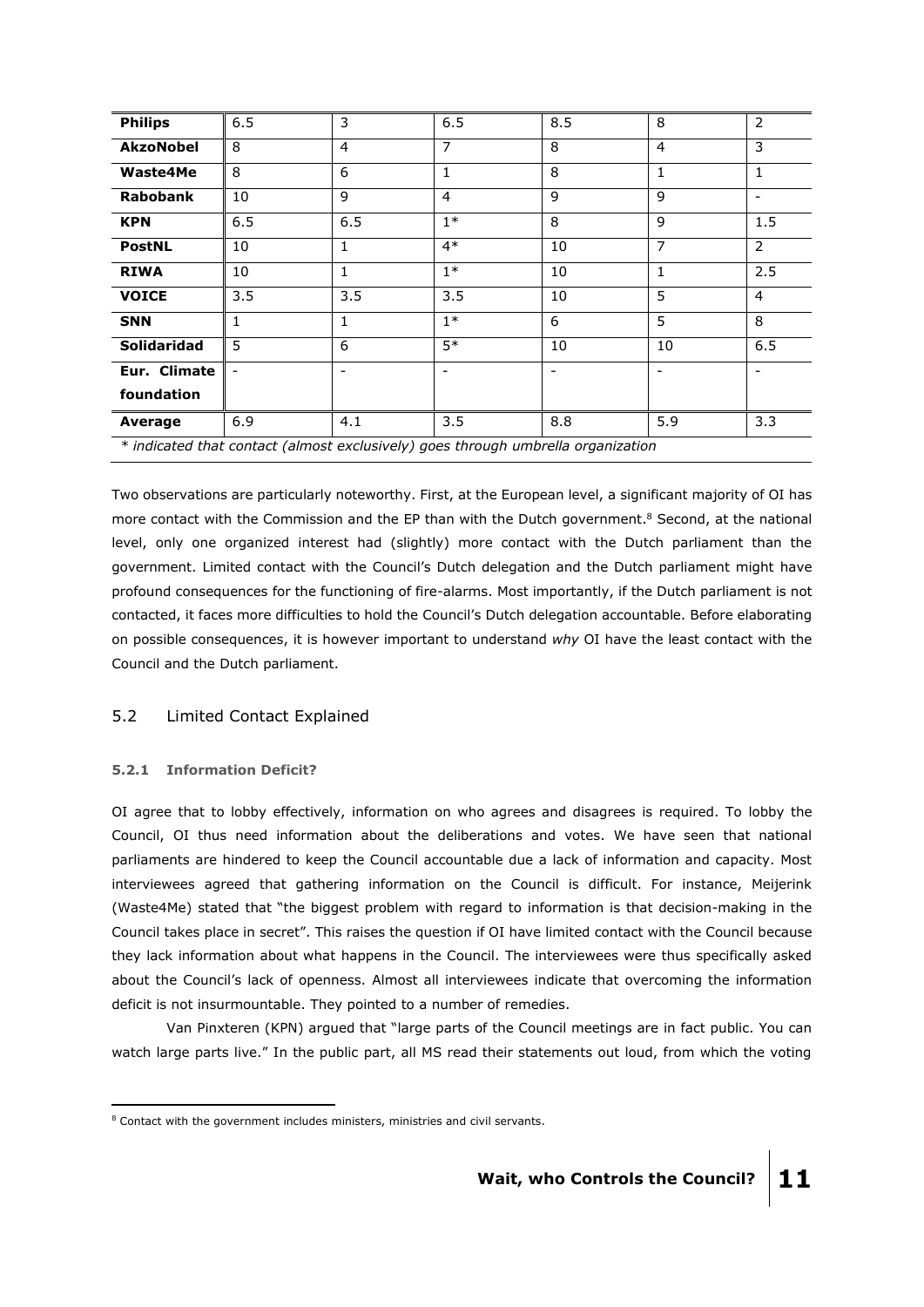positions can be derived. Yet, Van Pinxteren (KPN) also added two nuances. First, whether meetings are public depends on the choice of the Council to make them available and the technical possibilities. Second, if meetings are public, usually they do not clarify MS' positions on specific aspects of policy.

All but one interviewee signaled the crucial importance of umbrella organizations. Most OI have delegated monitoring functions to umbrella organizations. Delegation takes place because umbrella organizations gather information more easily due to their scale and members. Umbrella organizations collect and distribute information from their members who are often located in different MS. In this way, OI remain up-to-date on the voting position of numerous MS. Keijzer (PostNL) pointed to the usefulness of other monitoring services. She explained that PostNL is subscribed to several companies who systematically select and provide information on relevant media, stakeholders and published studies.

There are also more direct ways to obtain information on the Council. For instance, Meijerink (Waste4Me) pointed to EU websites that publish a wide variety of initiatives on EU policies. Information on the Dutch position in the Council can be derived from the *BNC fiches*<sup>9</sup> and *Commissiedebatten*  (Commission debates)*<sup>10</sup>* (Annard, Rabobank; Van Pinxteren, KPN). As shown below, the *BNC fiches* are not only important to obtain information but also to exert influence. Interviewees named a wide range of additional options to obtain information: the Dutch Permanent Representation (most interviewees), MEPs (several interviewees) direct contact with Directorate Generals (Kerpen, Philips), the MS hosting the Council Presidency (Vallejo, Solidaridad), strategic leaks from the Commission (Bruel, European Climate Foundation) and the medium Politico (Annard, Rabobank).

The impression is that OI depend on a multiplicity of actors to collect information on the Council. Kerpen (Philip) used a clarifying metaphor: "we are like a spider in the web; we link all the information together." What becomes clear is that size matters. The strength of OI is their network. This enables them to open up the 'black-box' of the Council<sup>11</sup>. The crux is not necessarily the impossibility of obtaining information but rather the resources it requires. This observation shows the importance of capacity and argues in favor of fire-alarms. Whereas the Dutch parliament lacks the capacity to constantly scrutinize what happens in the Council, OI are relatively successful. Looking back to the operationalization, the first criterium of the fire-alarm (possession of information) is fulfilled. OI have the expertise and experience in monitoring Council deliberations on relevant EU policies.

### **5.2.2 Structural Impediments**

-

OI are informed on what happens in the Council. This conclusion brings us back to the original question *why* OI have such limited contact with the Council and the Dutch parliament. An analysis of the interviews identified two main structural impediments. First, interviewees emphasize the tradeoff who to contact. In line with the rational choice theory, OI approach the actors which they believe to be most effective. For several reasons, neither the Council nor the Dutch parliament are generally considered among the most effective actors. Second, interviewees stress that which venue(s) are chosen is very issue-dependent. The Council and the Dutch parliament are generally contacted as a last resort when an issue has become very

<sup>&</sup>lt;sup>9</sup> The Dutch government's statements on Commission proposals.

<sup>&</sup>lt;sup>10</sup> Debates in the Dutch parliament prior to Council meetings.

 $11$  Interestingly, Keijzer (PostnNL) used the term 'black box' not for the Council but the trialogues. She argues that trialogues are surrounded by even more secrecy.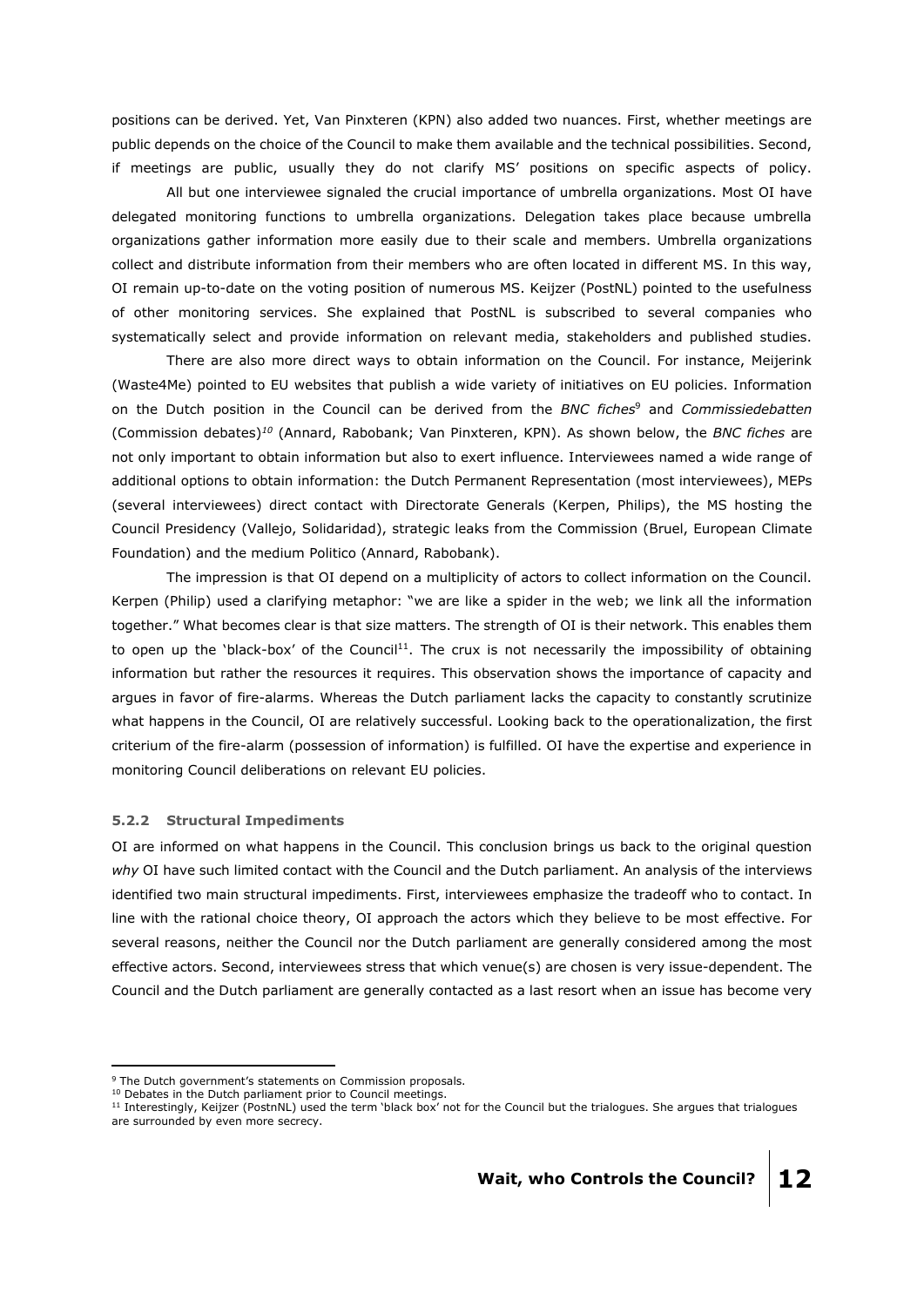political. This only happens on rare occasions. The next section examines both structural impediments in details; first for the Council, then for the Dutch parliament.

#### **The Council**

OI have difficulties to contribute to the Dutch position in the Council.

"The Council is of course much more fragmented … in my case I have to speak them in the Netherlands. And that is much more difficult and cumbersome" Kerpen, Philips).

"The problem with the Council is that you have to tackle issues per MS and that is very difficult" (Fountain, VOICE).

"You can agree with your national government and have a mutual understanding. But ultimately, they will also have to compromise somewhere. And that is of course the tricky part" (Keijzer, PostNL).

The analysis finds consensus among OI about the limited effectiveness of close contact with the Council. This is striking given the Council's central position in the policy-making process. When directly asked about the importance of the Council, interviewees generally responded in either of two ways. Some admitted the Council's importance but quickly moved on to stress the significance of the Commission and the EP. Others downplayed the importance of the Council as a decisive institution. "In the end legislation often becomes subject to trialogues. That means that all three [Commission, EP and Council] are involved" (Kerpen, Philips). This increases the *de facto* importance of the Commission and the EP.

Contact with the Commission and the EP is regarded more effective. However, such contacts go at the expense of contact with the Council. This is because OI face limited resources. This observation is supported by statements such as:

"we are only a small team" (Martens, AkzoNobel; Stroomberg, RIWA)

"actually I am the one person responsible for political development on dossiers" (Van Pinxteren, KPN)

"with two people we do all the work for our members" (Fountain, VOICE).

In line with the rational choice theory, organized interest engage in cost-benefit analyses. The Commission and the EP are generally preferred based on their accessibility and effectivity. As shown below, the Council becomes more attractive to approach when an issue becomes more political. However, this does not happen often.

Who is contacted, depends on the issue. Martens (AkzoNobel) explained that issues, not actors, are taken as a starting point. OI first determine on what issues they want to focus. Only then will they look at the corresponding actors and levels. When legislation is in the early stages, the Commission seems crucial. Fountain (VOICE) stated that "in the end, the Council deliberates on the proposal of the Commission … if you make sure this first proposal is good, then you do not have to do damage control afterwards." He compared policy-making to Lego: if you first build a very bad vehicle and then try to better it, it is impossibly more work than if you begin with a good structure. If consensus prevails on a legislative proposal, the Council is of lesser importance. Vice versa, "the more political a dossier becomes, the more often you should keep an eye on the Council" (Martens, AkzoNobel).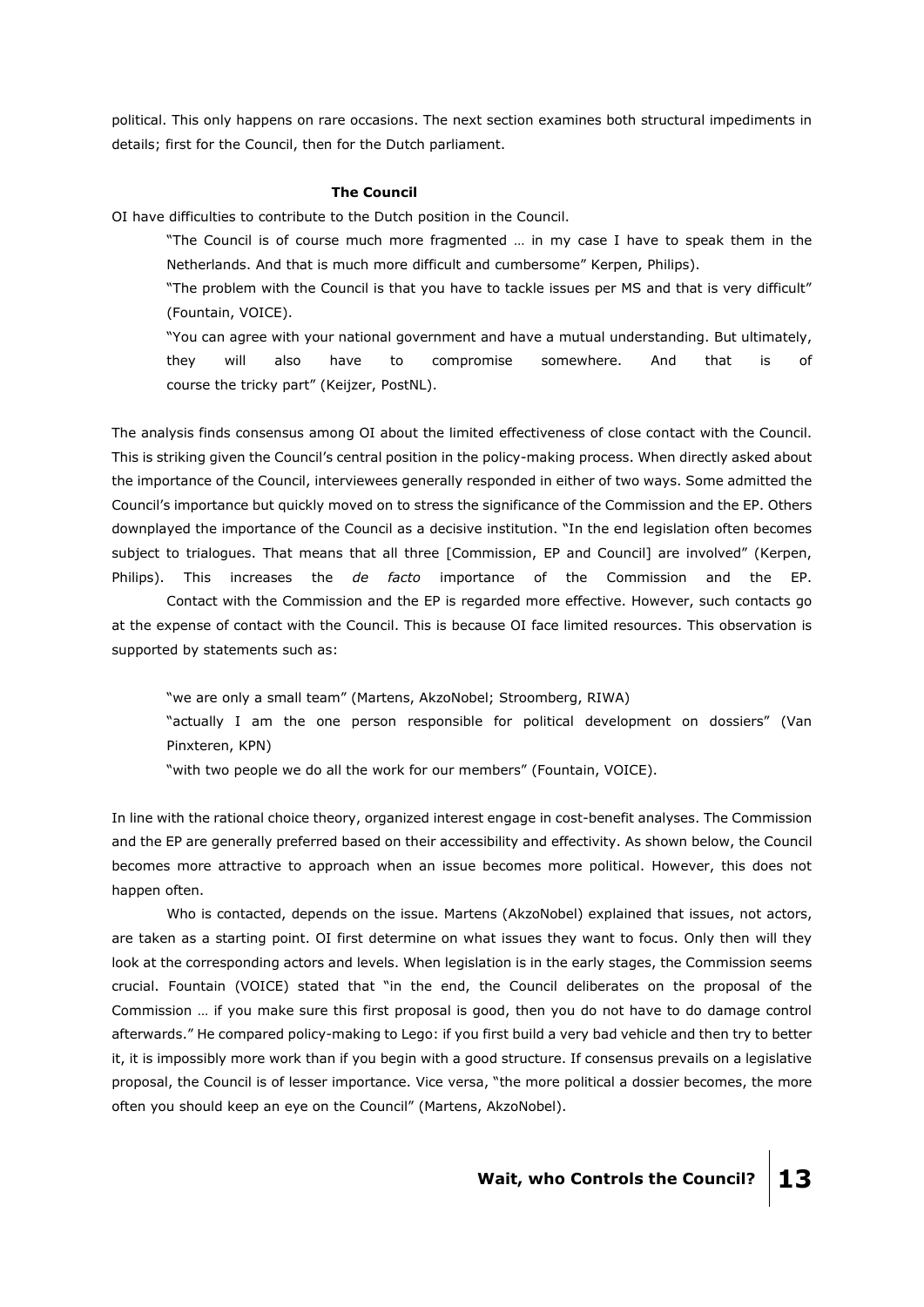Even if OI contact the Council, they can choose between many venues. The interviewees indicated that OI do not necessarily focus on the Netherlands. This is most strongly observed among NGOs. Interviewed NGOs clarified that the Netherlands was not ignored altogether but often only targeted for very specific issues. Businesses are generally more focused on the Netherlands. However, depending on the issue, they sometimes bypass the Dutch government and contact other MS via their umbrella organizations (for instance Kerpen, Philips; Van Pinxteren, KPN).

#### **The Dutch parliament**

In line with academic literature, interviewees rarely mention the Dutch parliament as an important actor in the European policy-making process. For instance, Martens (AkzoNobel) stated that: "we do not approach MPs very often also because *often there is no discussion on a position* [with the Dutch government]. It must be *useful*." Similar sentiments were expressed by most interviewees (Kerpen, Philips; Meijerink, Waste4Me; Keijzer, PostNL). The analysis below shows that '*often there is no discussion on a position'* because OI are often able to contribute to the government's position. As a result, The Dutch parliament is not often contacted. The analysis also clarifies that contact is often not considered '*useful'* . This is based on a tradeoff. Interestingly, these structural impediments are similar to those of the Council. Interviews with OI showed that different venues are contacted depending on the issue and the phase. Van Pinxteren (KPN) explains this most clearly based on the *BNC fiche*. Lobbying on the government's position can be roughly divided into two phases: one prior to the B*NC fiche* and one afterwards. Although most other OI do not explicitly mention the *BNC fiche* as the turning point, they make a similar division.

The *BNC fiche* sets out the government's position on a Commission proposal. The position is developed by civil servants. All interviewees in contact with the Dutch parliament noted that in this early stage, the *Tweede Kamer* does not really play a role. OI provide input via civil servants, ministries and ministers. Indeed, they are often even asked to provide input in the form of consultations (written and/or oral). This often leads to initial agreement on a position. Of course, agreement is not always reached but OI repeatedly stated that most decisions are compromises (Martens, AkzoNobel, Keijzer, PostNL). Reaching consensus in the pre-*BNC fiche* phase is important as several interviewees mention that it requires less efforts/ resources than in the post-*BNC fiche*. The Dutch parliament becomes at most important if there is no initial agreement.

The publication of the *BNC fiche* clarifies the government's position on an EU topic. The parliament can then issue its opinion. In case of disagreement between the Dutch government and OI, now seems the time for the fire-alarm to be pushed. Disagreement might motivate OI to collaborate with the Dutch parliament. When asked directly, several interviewees seemed slightly confused why they would contact the parliament. Kerpen (Philips) explained that even in the case of disagreement with the government, it is not always effective to go parliament. "The parliament can make a law but in the end they have to discuss it with the ministers and ministries. Going to the parliament is an extra step." Keijzer (PostNL) stated something similar. "If you are in negotiations about a legal text the Dutch parliament does not really have a role. They have given a mandate to the government and the government fills that in." The following quotes reinforce the observation that the Dutch parliament is occasionally contacted but that direct contact with the government seems more effective: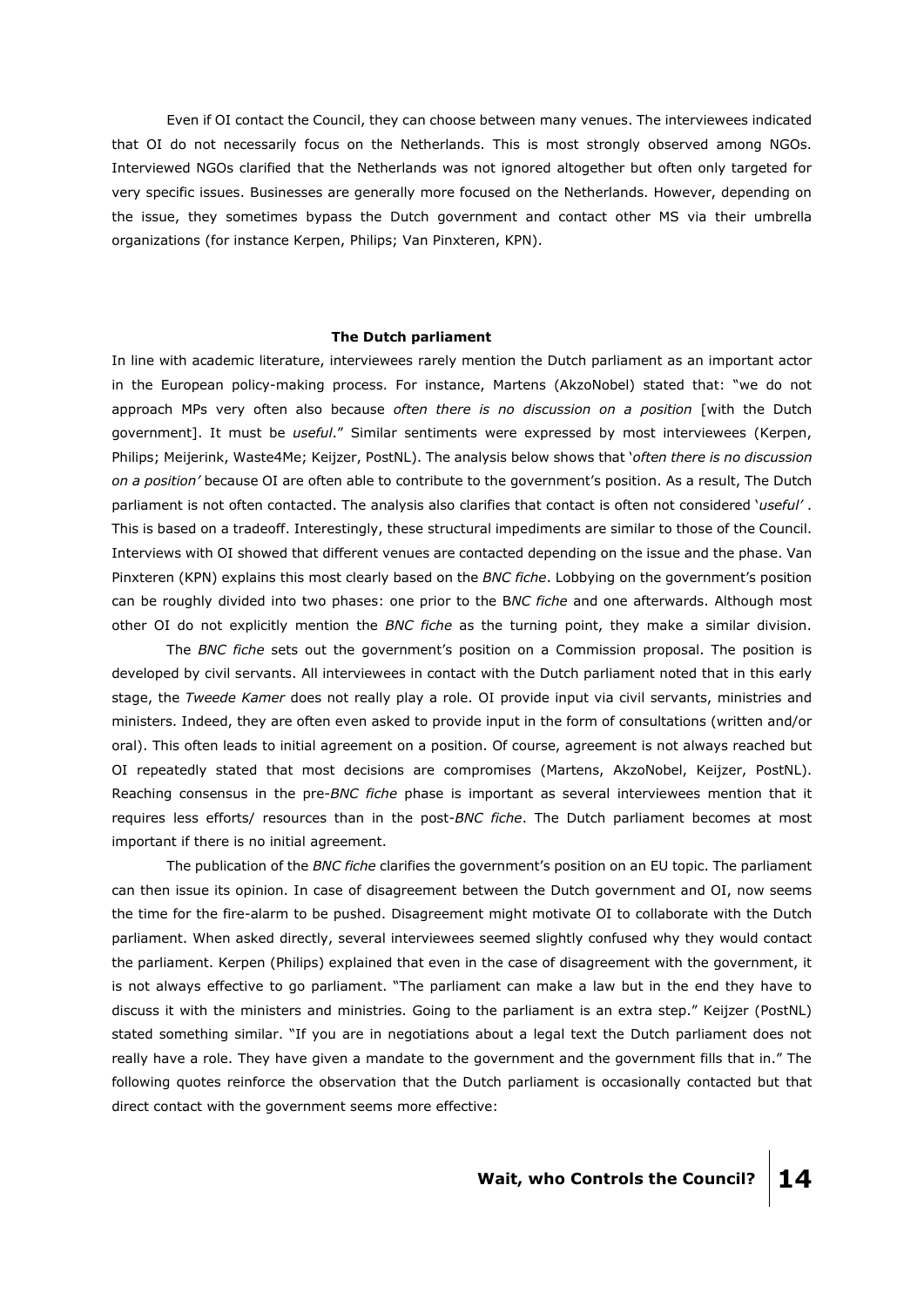"The Dutch parliament can be very useful if you feel that you cannot get something through any other way or if you believe that there should be extra attention for something" (Martens, AkzoNobel).

"It should be something we absolutely disagree on with the Dutch government. Then we would go to the Dutch parliament and tell them: … you have to intervene. Well, that rarely happens" (Kerpen, Philips).

"Then I hear civil servants complain that questions have been asked in parliament because they have to drop everything to answer those questions" (RIWA Stroomberg).

To determine which actors are most effective at the national level, OI engage in cost-befit analyses. Similar to the Council, the role of the Dutch parliament seems to be downplayed. This is surprising given that at the national level, the Dutch parliament is the legislative power. When asked directly, Meijerink (Waste4Me) responded: "name me three laws the parliament made and passed on its own initiative." This rhetorical question suggests that the parliament is not a very effective policymaker.

OI pointed to several reasons why they prefer contact with the government rather than the parliament on European dossiers.<sup>12</sup> All three are in line with academic literature. First, the Dutch parliament and its staff are considered too small to exert considerable influence on the Dutch position in the Council (Meijerink, Waste4Me; Van Pinxteren, KPN). The 150 MPs and their small staff cannot compete against the government with its tens of thousands of civil servants. Second, Dutch MPs focus insufficiently on European issues (Kerpen, Philips). This is linked to the first reason; due to their limited capacity MPs can only focus on a limited number of issues. EU policy-making is often more difficult to penetrate and it is a process of years. Due to the Dutch parliament's limited interest in EU affairs, OI prefer engagement with the national government. Third, the Dutch parliament has a limited role in determining the Dutch position in the Council. Even if the *Tweede Kamer* issues a position, the government's mandate remains relatively broad (Keijzer, PostNL). To exert influence on specific provisions, direct contact with the government is more effective.

Most OI emphasized that the limited contact with the Dutch parliament is a deliberate choice. As Keijzer (PostNL) put it: "well if we wanted that, we would have done so." Surprisingly, OI were fairly positive about the approachability of the Dutch parliament. Interviewees stated that MPs are "always looking for information" (Kerpen, Philips), "approachable" (Annard, Rabobank) "generally open for ideas of my business and others" (Martens, AkzoNobel) and "can be contacted when we have serious issues" (Van Pinxteren, KPN).

### **5.2.3 Consequences**

-

The limited functioning of fire-alarms in the Netherlands is reinforced by the eleven interviewees. Most OI meet the first criterium of the operationalization (possession of information). However, the second criterium (transferring information) is only rarely fulfilled. Limited contact with the parliament inevitably hinders the transfer of information. As shown, this is not caused by a lack of the Dutch parliament's receptiveness. Rather, it is the result of a deliberative choice of OI based on a tradeoff and depending on

 $12$  Some NGOs state that they have no need of contact with the Dutch parliament because they have partners/ members who fulfill this task for them (for instance, Stroomberg, RIWA; Bruel, European Climate Foundation).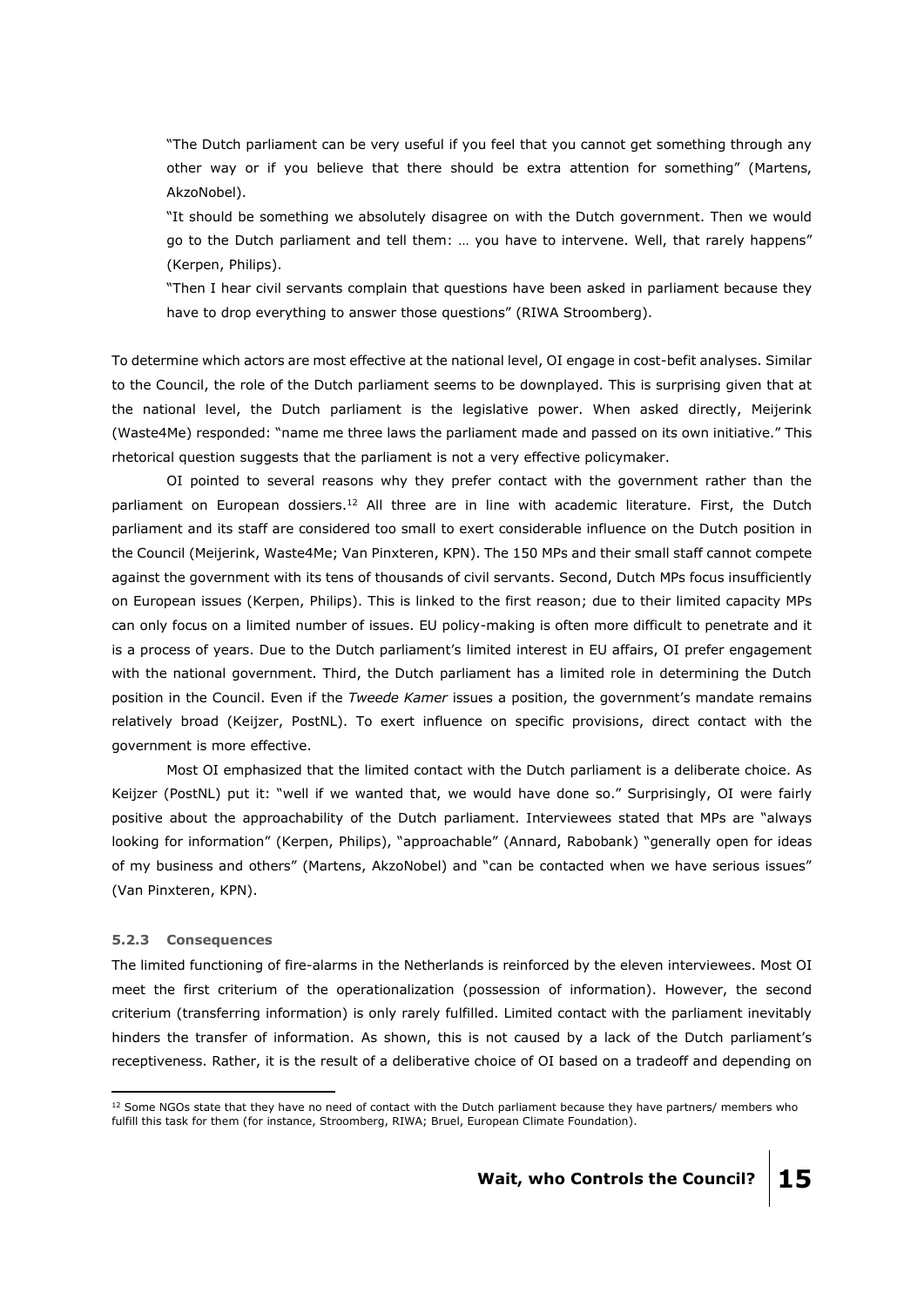the (timing of the) issue. How ironic: the fire-alarm theory assumes that parliaments can rely on OI as a remedy for their limited capacity. However, in fact, the Dutch parliament's limited capacity makes OI *less* willing to cooperate.

Most interviewees indicated that more personnel and other resources would increase the Dutch parliament's importance. The interviewees (implicitly) suggest that a stronger Dutch parliament would incentivize them to better fulfill a role as fire-alarms. This conclusion signals an important nuance. It possibly indicates that fire-alarms might work *provided* that a parliament has enough capacity to act effectively once a fire-alarm goes off. Therefore, this conclusion would possibly be a valuable extension of the fire-alarm theory rather than a falsification.

As shown in the analysis, OI do sometimes contact the Dutch parliament. If the *Tweede Kamer*  is contacted, disagreement on a *BNC fiche* is generally taken as a starting point. Van Pinxteren, (KPN) explained that "we try to explain our position to MPs. Usually we contact MPs who follow the subject. This is of course always in cooperation with other organizations. If MPs agree this can flow into a *commissiedebat*." Interestingly, this exemplifies the working of fire-alarms. However, the analysis extensively showed that the fire-alarm seldom goes off, at least not for the Dutch parliament. This analysis therefore concludes that for the Dutch parliament fire-alarms do not (or only very limited) work as suggested by McCubbins and Schwartz (1984) but that their potential increases as national parliaments become more important actors.

# 6. Conclusion

This paper investigated the effectiveness of OI in strengthening parliamentary mechanisms to hold the ministers in the Council accountable. More specifically, it researched the working of decentralized oversight (fire-alarms) in the Dutch National parliament. The operationalization defined three consecutive criteria to test the model: possession of information, transfer and success. A sample of eleven of the most prominent Dutch OI questions the proper functioning of fire-alarm mechanisms. Most noticeably, whereas OI possess information on the Council, they deliberately choose not to be in close contact with the Dutch parliament and transfer this information. Indeed, the analysis made clear that Dutch parliament and the Dutch delegation in the Council are among the least contacted actors in EU affairs. Two structural impediments -tradeoff and issue-dependence -can explain why fire-alarms only work very limited. Whereas the parliaments limited capacities would incentivize their reliance on fire-alarm oversight, interviewees indicate it to be an obstacle. As an answer to the research question, this thesis revealed that OI only have a limited role in strengthening parliamentary accountability mechanisms.

The implications of this conclusion go further than simply questioning the fire-alarm thesis. The literature review showed that national parliaments generally fulfill three functions: scrutiny, linkage, and policy-making. The theoretical framework suggests that fire-alarms could strengthen all three functions. Thus, its limited functioning cannot remedy citizens' concerns regarding the EU's legitimacy *and* complicates the role of national parliaments in EU policy-making. Although the Dutch parliament may have attempted to become a significant actor in EU affairs, according to OI, its role remains relatively limited. This conclusion is also unexpected. This thesis selected the Dutch parliament as a most likely case-study based on its relative strength in EU affairs. However, contrary to expectations, the analysis found that the Dutch parliament is still considered by OIs as relatively powerless. By consequence, we may expect that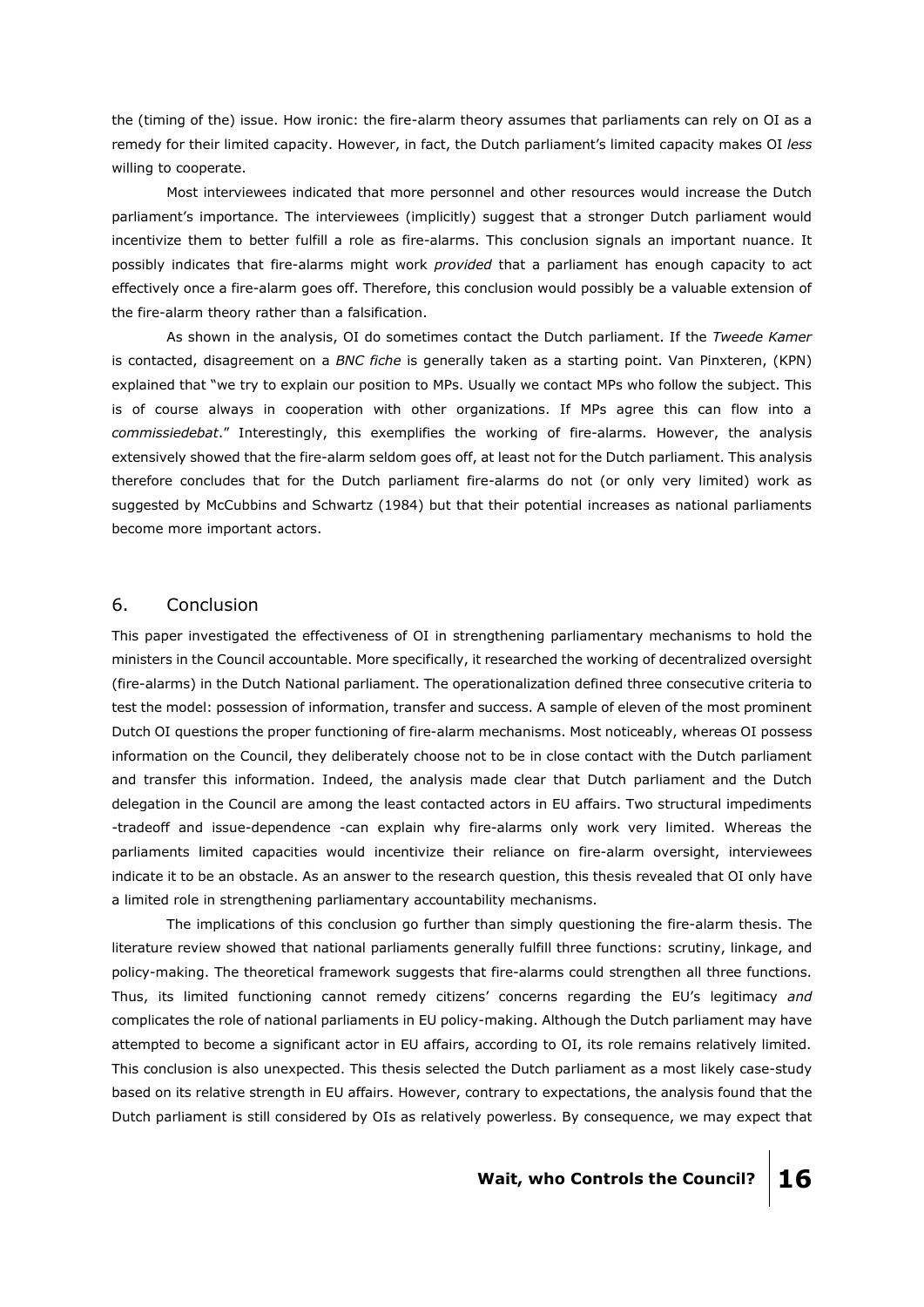fire-alarms are probably even less effective in other MS; especially when they have a weaker national parliament. Finally, this conclusion requires a number of qualifications and nuances. First, the conclusion is only based on a limited set of interviews with OI. Second, the analysis showed that the conclusion depends on the type of OI and the fields they are active in. For instance, NGOs indicated that they focus more on other MS. In addition, the interviewees clarified the importance of umbrella organizations which were not interviewed for this thesis. It is not excluded that umbrella organizations function more effectively as fire-alarms. However, this conclusion only became clear after the interviews. Third, this thesis does not reject fire-alarms altogether. Interviewees sometimes indicated that fire-alarms work, but only in relatively exceptional cases. As one of the interviewees put it: you cannot push the fire-alarm on a weekly basis. This makes it harder to draw general conclusions. Fourth, fire-alarms are less effective as the Dutch parliament is weaker than theorized. Stronger parliaments possibly confirm the fire-alarm model. Taking these considerations into account, further research is necessary to address these limitations.

### Reference List

- Auel, K. (2007). Democratic accountability and national parliaments: Redefining the impact of parliamentary scrutiny in EU affairs. *European Law Journal, 13*(4), 487 504. <https://doi.org/10.1111/j.1468-0386.2007.00380.x>
- Auel, K. (2019). National parliaments and the European Union. *Oxford Research Encyclopedia of Politics,* 1-21.
- Auel, K., & Benz, A. (2005). The politics of adaptation: The Europeanisation of national parliamentary systems. *The Journal of Legislative Studies*, *11*(3-4), 372-393. <https://doi.org/10.1080/13572330500273570>
- Auel, K., Rozenberg, O., & Tacea, A. (2015). Fighting back? And, if so, how? Measuring parliamentary strength and activity in EU affairs. In C. Hefftler, C. Neuhold, O. Rozenberg & J. Smith, *The Palgrave handbook of national parliaments and the European Union* (pp. 60-93). Palgrave Macmillan.
- Bennett, A. (2010), 'Process Tracing and Causal Inference', in H. E. Brady and D. Collier (Eds.), *Rethinking Social Inquiry Diverse Tools* (pp.207-219). Rowman & Littlefield Publishers.
- Beyers, J., & Braun, C. (2014). Ties that count: explaining interest group access to policymakers. *Journal of Public Policy*, 93-121.<https://www.jstor.org/stable/43864455>
- Beyers, J., & Hanegraaff, M. (2017). Lobbying Opponents or Allies? On the Importance of Issue Context, Group Type and Institutional Environment. *Review of International Organisations*, 1-31.
- Binderkrantz, A. S., & Rasmussen, A. (2015). Comparing the domestic and the EU lobbying context: perceived agenda-setting influence in the multi-level system of the European Union. *Journal of European Public Policy*, *22*(4), 552-569. <https://doi.org/10.1080/13501763.2015.1008553>

Boeije H. (2009). *Analysis in Qualitative Research*. SAGE.

Bovens, M. (2007). New forms of accountability and EU-governance. *Comparative European Politics, 5*(1), 104-120.<https://doi.org/10.1057/palgrave.cep.6110101>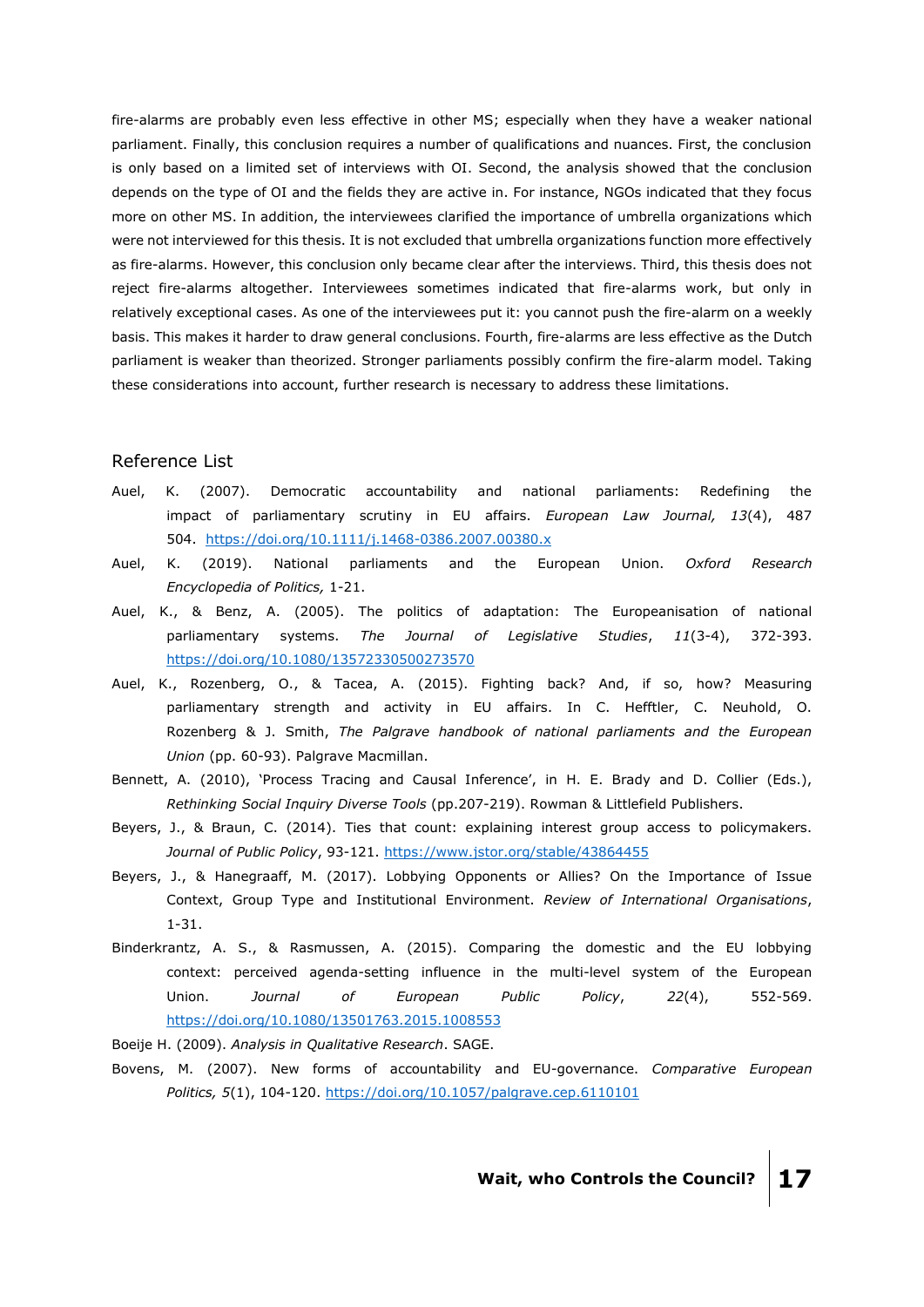- Bovens, M., Curtin, D., & Hart, P. (2010). *The Real World of EU Accountability: What Deficit?* Oxford University Press.
- Bovens, M., Schillemans, T., & Goodin., R. E. (2014). Public Accountability. In M. Bovens, R. Goodin & T. Schillemans, *The Oxford handbook public accountability* (pp.1-20). Oxford University Press.
- Brack, N., & Startin, N. (2015). Introduction: Euroscepticism, from the margins to the mainstream. *International Political Science Review, 36*(3), 239-249. <https://doi.org/10.1177/0192512115577231>

Brochure Europese Besluitvorming (2014). *Europese besluitvorming in de Tweede Kamer*, 1-8. [https://www.google.com/url?sa=t&rct=j&q=&esrc=s&source=web&cd=&ved=2ahUKEwiwwveQ2ZnxAh](https://www.google.com/url?sa=t&rct=j&q=&esrc=s&source=web&cd=&ved=2ahUKEwiwwveQ2ZnxAhWN5OAKHRUuAVwQFjAAegQIBBAD&url=https%3A%2F%2Fwww.tweedekamer.nl%2Fsites%2Fdefault%2Ffiles%2Fatoms%2Ffiles%2Fbrochure_europese_besluitvorming.pdf&usg=AOvVaw0OM2dj7aMLkVeqX3QitIdW) [WN5OAKHRUuAVwQFjAAegQIBBAD&url=https%3A%2F%2Fwww.tweedekamer.nl%2Fsites%2Fdefault%](https://www.google.com/url?sa=t&rct=j&q=&esrc=s&source=web&cd=&ved=2ahUKEwiwwveQ2ZnxAhWN5OAKHRUuAVwQFjAAegQIBBAD&url=https%3A%2F%2Fwww.tweedekamer.nl%2Fsites%2Fdefault%2Ffiles%2Fatoms%2Ffiles%2Fbrochure_europese_besluitvorming.pdf&usg=AOvVaw0OM2dj7aMLkVeqX3QitIdW) [2Ffiles%2Fatoms%2Ffiles%2Fbrochure\\_europese\\_besluitvorming.pdf&usg=AOvVaw0OM2dj7aMLkVeqX3](https://www.google.com/url?sa=t&rct=j&q=&esrc=s&source=web&cd=&ved=2ahUKEwiwwveQ2ZnxAhWN5OAKHRUuAVwQFjAAegQIBBAD&url=https%3A%2F%2Fwww.tweedekamer.nl%2Fsites%2Fdefault%2Ffiles%2Fatoms%2Ffiles%2Fbrochure_europese_besluitvorming.pdf&usg=AOvVaw0OM2dj7aMLkVeqX3QitIdW) **[QitIdW](https://www.google.com/url?sa=t&rct=j&q=&esrc=s&source=web&cd=&ved=2ahUKEwiwwveQ2ZnxAhWN5OAKHRUuAVwQFjAAegQIBBAD&url=https%3A%2F%2Fwww.tweedekamer.nl%2Fsites%2Fdefault%2Ffiles%2Fatoms%2Ffiles%2Fbrochure_europese_besluitvorming.pdf&usg=AOvVaw0OM2dj7aMLkVeqX3QitIdW)** 

BVPA. (no date). *Ledenlijst*.<https://bvpa.nl/leden/ledenlijst>

Caramani, D. (2017). *Comparative politics*. Oxford University Press.

- COSAC. (2017). Twenty-seventh Bi-annual Report: Developments in European Union Procedures and Practices Relevant to Parliamentary Scrutiny. <http://www.cosac.eu/documents/bi-annual-reports-of-cosac/>
- De Wilde, P. (2011). Ex ante vs. ex post: The trade-off between partisan conflict and visibility in debating EU policy-formulation in national parliaments. *Journal of European Public Policy, 18*(5), 672-689.<https://doi.org/10.1080/13501763.2011.586797>

Desliver, D. (2019, May 22). *Eurosceptics are a bigger presence in the European Parliament than in the past*.

| Pew                                                                        | Research | Center. |
|----------------------------------------------------------------------------|----------|---------|
| https://www.pewresearch.org/fact-tank/2019/05/22/euroskeptics-are-a-bigger |          |         |
| presence-in-the-european-parliament-than-in-past/                          |          |         |

- Europa draait door. (2021, January 29). Dreigt er echt een vaccin-oorlog? [Is there really a war threatening?] [podcast]. [https://podcastluisteren.nl/ep/Europa-draait-door-46-Dreigt-er](https://podcastluisteren.nl/ep/Europa-draait-door-46-Dreigt-er%20%09een-echte-vaccin-oorlog-S02) [een-echte-vaccin-oorlog-S02](https://podcastluisteren.nl/ep/Europa-draait-door-46-Dreigt-er%20%09een-echte-vaccin-oorlog-S02)
- European Ombudsman. (2017). *Special Report of the European Ombudsman in strategic inquiry OI/2/2017/TE on the transparency of the Council legislative process*. <https://www.ombudsman.europa.eu/en/special-report/en/94921>
- Finke, D., & Dannwolf, T. (2013). Domestic scrutiny of European Union politics: Between whistle blowing and opposition control. *European journal of political research, 52*(6), 715-746. <https://doi.org/10.1111/1475-6765.12014>
- Finke, D., & Herbel, A. (2015). Beyond rules and resources: Parliamentary scrutiny of EU policy proposals. *European Union Politics, 16*(4), 490-513. <https://doi.org/10.1177/1465116515584202>
- Flyvbjerg, B. (2006). Five misunderstandings about case-study research. *Qualitative inquiry*, *12*(2), 219-245. [https://doi.org/10.1177/1077800405284363](https://doi.org/10.1177%2F1077800405284363)
- Gerring, J. (2007). Is there a (viable) crucial-case method?. *Comparative political studies*, *40*(3), 231 253. [https://doi.org/10.1177/0010414006290784](https://doi.org/10.1177%2F0010414006290784)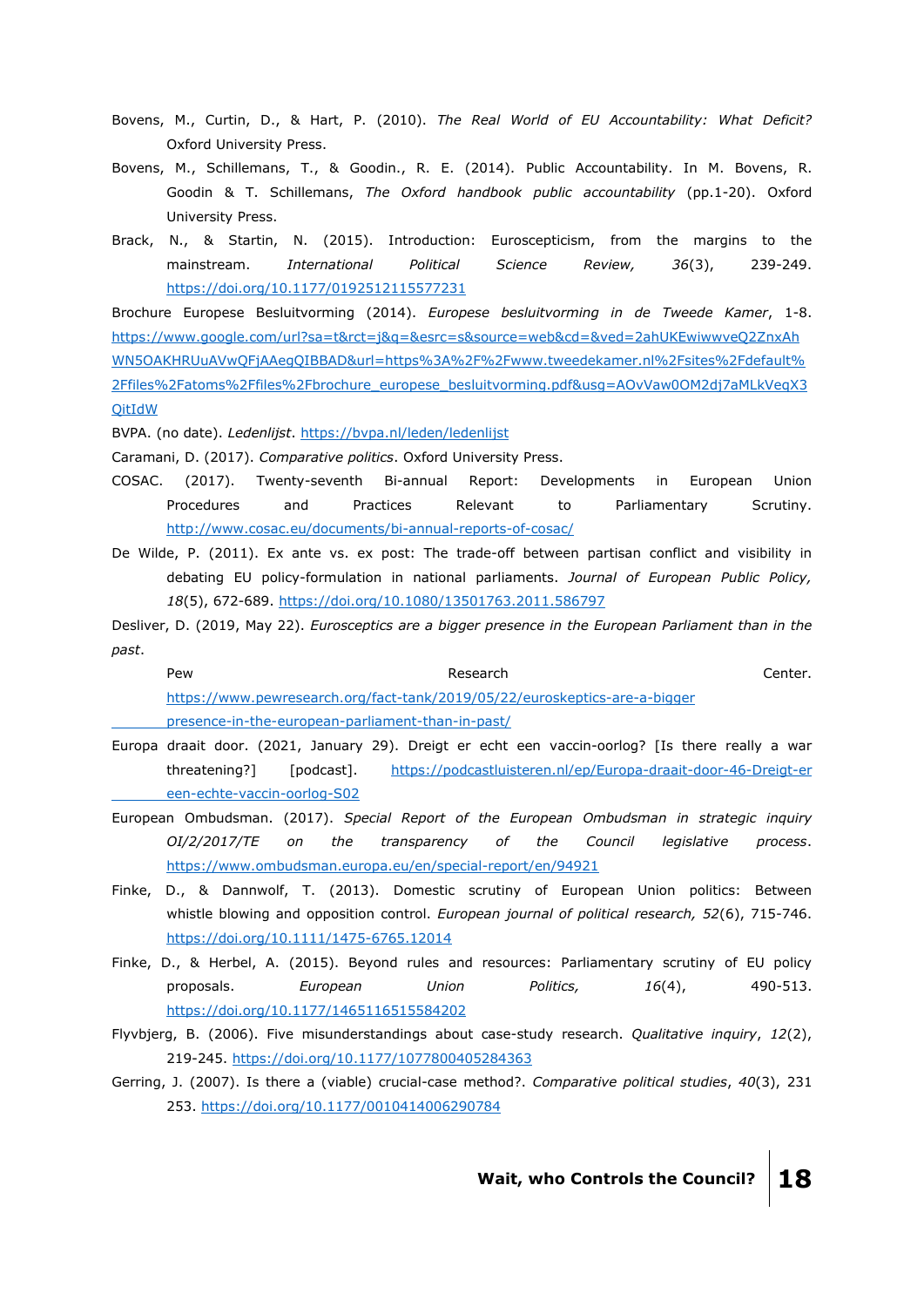Gerven, W. van. (2005). *The European Union: a Polity of States and Peoples*. Stanford University Press.

Hefftler, C., & Gattermann, K. (2015). Interparliamentary Cooperation in the European Union: Patterns, Problems and Potential. In C. Hefftler, C. Neuhold, O. Rozenberg & J. Smith, *The Palgrave handbook of national parliaments and the European Union* (pp. 94-115). Palgrave Macmillan.

Hennink, M., Hutter I., Bailey, A. (2011). *Qualitative research methods*. SAGE.

- Hobolt, S. & Tilley. (2014). *Blaming Europe?: responsibility without accountability in the European Union.* Oxford University Press.
- Högenauer, A. L. (2015). The Dutch parliament and EU affairs: decentralizing scrutiny. In C. Hefftler, C. Neuhold, O. Rozenberg & J. Smith, The Palgrave Handbook of National Parliaments and the European Union (pp. 252-271). Palgrave Macmillan.
- Jarvis, M. D. (2014). Hierachy. In M. Bovens, R. Goodin & T. Schillemans, *The Oxford handbook public accountability* (pp.405-420). Oxford University Press.
- Linneberg, M. S., & Korsgaard, S. (2019). Coding qualitative data: a synthesis guiding the novice. *Qualitative Research Journal*, *19*(3), 259-270.<https://doi.org/10.1108/QRJ-12-2018-0012>

Lobby Facts. (no date). *Lobby Facts*.<https://lobbyfacts.eu/reports/lobby-costs/all>

Lobbyregister. (2020). Lobbyregister Tweede Kamer. [https://www.tweedekamer.nl/contact\\_en\\_bezoek/lobbyisten](https://www.tweedekamer.nl/contact_en_bezoek/lobbyisten)

- McCubbins, M. D., & Schwartz, T. (1984). Congressional oversight overlooked: Police patrols versus fire alarms. *American journal of political science*, 165-179. [https://www.jstor.org/stable/2110792?seq=1#metadata\\_info\\_tab\\_contents](https://www.jstor.org/stable/2110792?seq=1#metadata_info_tab_contents)
- Meijer, A. (2014). Transparency. In M. Bovens, R. Goodin & T. Schillemans, *The Oxford handbook public accountability* (pp.507-524). Oxford University Press.

Nieuwsuur. (2021, March 30). *Tweede Kamerfracties zijn te klein om werk goed te kunnen doen [Tweede*

- *Kamer political parties are too small to properly do their work].* [https://nos.nl/nieuwsuur/video/2374783-tweede-kamerfracties-zijn-te-klein-om-werk](https://nos.nl/nieuwsuur/video/2374783-tweede-kamerfracties-zijn-te-klein-om-werk%20%09goed-te-kunnen-doen.html) [goed-te-kunnen-doen.html](https://nos.nl/nieuwsuur/video/2374783-tweede-kamerfracties-zijn-te-klein-om-werk%20%09goed-te-kunnen-doen.html)
- Norris, P. (2014). Watchdog Journalism. In M. Bovens, R. Goodin & T. Schillemans, *The Oxford handbook public accountability* (pp.525-544). Oxford University Press.
- Novak, S. (2013). The Silence of Ministers: Consensus and Blame Avoidance in the Council of the European Union. *JCMS: Journal of Common Market Studies*, *51*(6), 1091-1107. <https://doi.org/10.1111/jcms.12063>
- Nugent, N. (2017). *The government and politics of the european union*. Palgrave Macmillan.

Open State Foundation. (no date). *Open Lobby*.<https://openstate.eu/nl/openlobby/>

- Rasmussen, A. (2012). Interest group–party interaction in EU politics. *Party Politics, 18*(1), 81-98. <https://doi.org/10.1177/1354068811422646>
- Rozenberg, O. & Hefftler, C. (2015). Introduction. In C. Hefftler, C. Neuhold, O. Rozenberg & J. Smith, *The Palgrave Handbook of National Parliaments and the European Union* (pp. 1-39). Palgrave Macmillan.
- Rubin, H. J., & Rubin, I. S. (2012). *Qualitative Interviewing: the Art of Hearing Data*. SAGE. Sapsford, R. (2007) *Survey Research*. Sage Publications: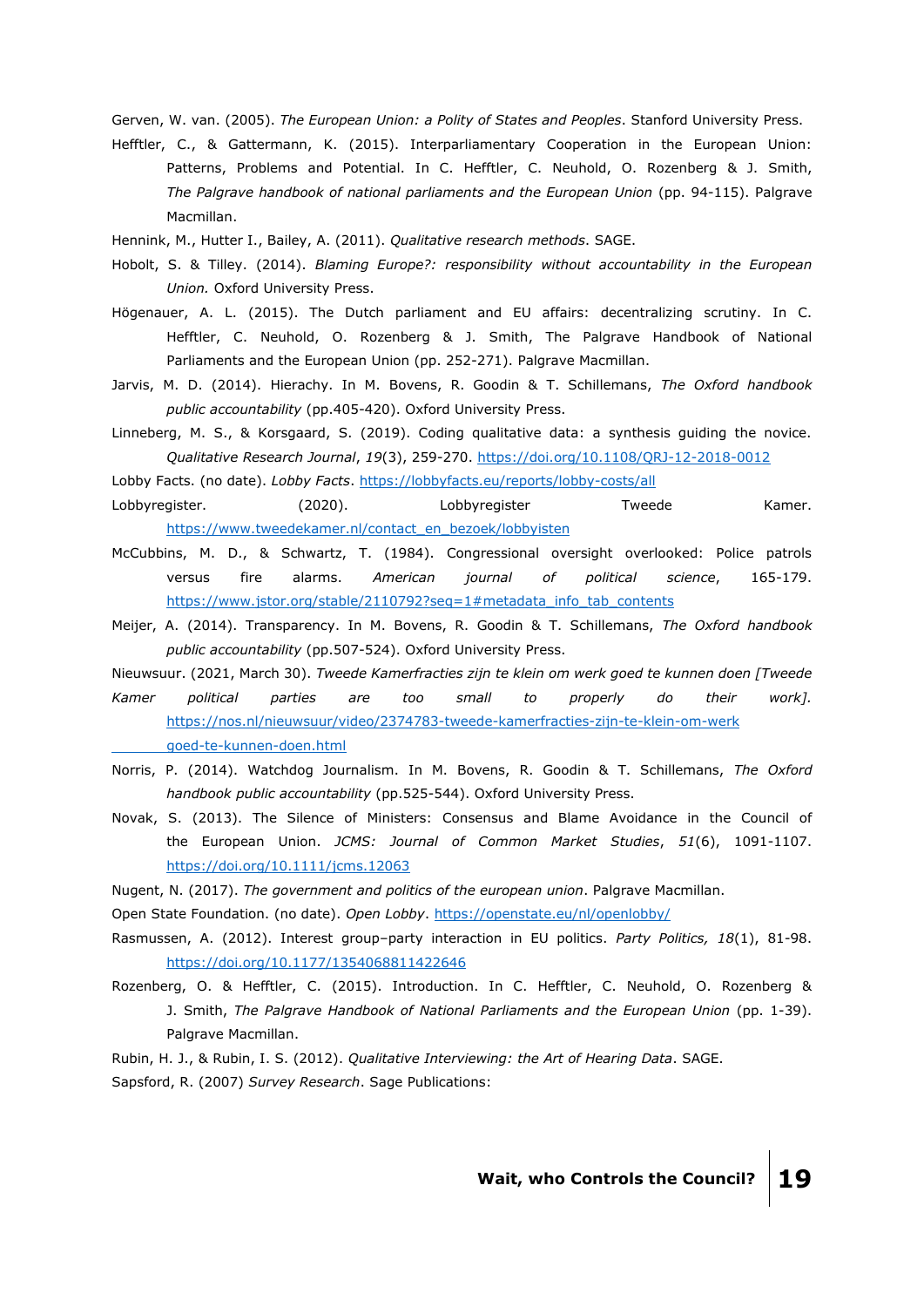- Strøm, K. (2000). Delegation and accountability in parliamentary democracies. *European journal of political research, 37*(3), 261-290.<https://doi.org/10.1023/A:1007064803327>
- Villamedia. (2021, June 2). Lise Witteman over de besluitvorming in Brussel: misschien wel het grootste taboe van Den Haag [Lise Witteman about decision-making in Brussels: perhaps the biggest taboo of the Hague]. [https://www.villamedia.nl/artikel/lise-witteman-over](https://www.villamedia.nl/artikel/lise-witteman-over%20%09de-besluitvorming-in-brussel-misschien-wel-het-grootste-taboe-van-den-haag) [de-besluitvorming-in-brussel-misschien-wel-het-grootste-taboe-van-den-haag](https://www.villamedia.nl/artikel/lise-witteman-over%20%09de-besluitvorming-in-brussel-misschien-wel-het-grootste-taboe-van-den-haag)
- Winzen, T. (2010). Political Integration and National Parliaments in Europe. *Living Reviews in Democracy*, 1-14. [https://ethz.ch/content/dam/ethz/special-interest/gess/cis/cis](https://ethz.ch/content/dam/ethz/special-interest/gess/cis/cis%20%09dam/CIS_DAM_2015/WorkingPapers/Living_Reviews_Democracy/Winzen.pdf) [dam/CIS\\_DAM\\_2015/WorkingPapers/Living\\_Reviews\\_Democracy/Winzen.pdf](https://ethz.ch/content/dam/ethz/special-interest/gess/cis/cis%20%09dam/CIS_DAM_2015/WorkingPapers/Living_Reviews_Democracy/Winzen.pdf)